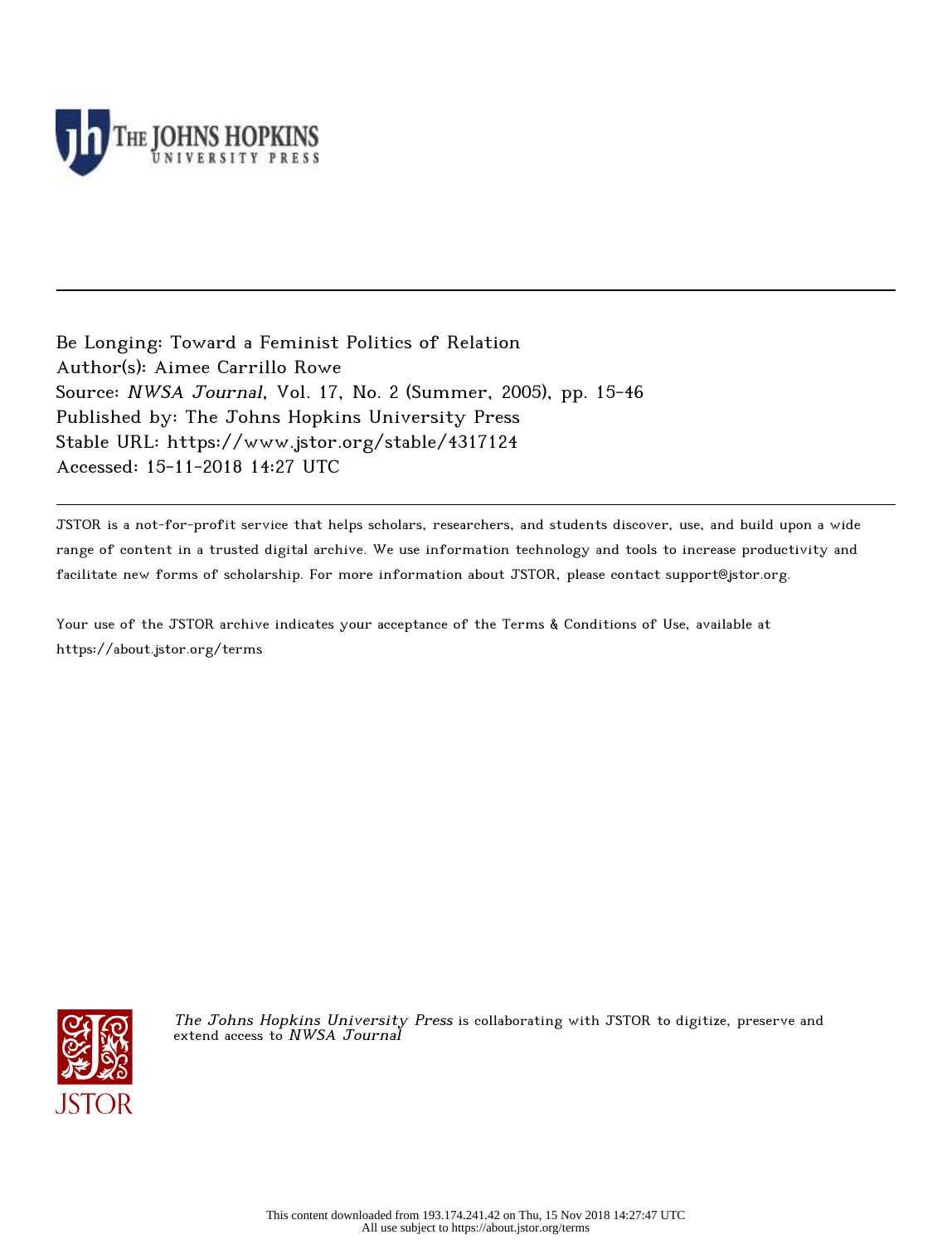# Be Longing: Toward a Feminist Politics of Relation

### AIMEE CARRILLO ROWE

 This paper seeks to think of location from the perspective of belonging to rethink a "politics of location" as a "politics of relation. " I draw upon lit erature from third world and antiracist feminisms and cultural studies in order to ask: what gets left out when the conditions and effects of belong ing to a "location" are assumed as a starting point for our theorizing? To map out and interrogate such conditions create new possibilities for theorizing collective subjectivity. And by extension, a politics of relation asks us to interrogate how we may hold ourselves accountable for who we are (becoming, as a function of belonging), and the collective conditions out of which our agency, experience, and consciousness emerge. I propose "differential belonging"—a tactical maneuvering across resistive communities—as a vehicle for feminist subjects to rewrite/reverse processes of interpellation.

 Keywords: community / (coalitional) subjectivity / location / whiteness / heterosexuality / "(differential) belonging"

 Ubuntu translates as 'born to belonging.' It's a simple notion: we are all born to belonging, and we know ourselves as humans in just and mutual relationship to one another.

-Mab Segrest, Born to Belonging: Writings on Spirit and fustice (2002, 2)

 I am writing to you from my girlfriend's puffy red chair perched by the window, looking out over the lake as fall blows into Iowa, now my "home."' Except when I refer to "home" from here, I mean California. But when I refer to "home" from there, I mean right here. I belong in these places. I belong to and with people here and there. And I long for each in its absence, and neither is complete without the other. And it's more than these two. There's also Seattle, the rainy state where I worked on a Ph.D. and delivered my sister's son beside my brother-in-law. Then there's Connecticut where I lived by the sea and worked hard and sometimes joyfully for a year. I am not "the same" here and there. In each I long for the other.

 "Home, once interrogated, is a place we've never been before." Kamala Visweswaran (1994) wrote this in her meditation on feminist ethnography as failure. She urges us to sit patiently with moments of failure to know more about who we are. Because who we are is always inseparable from the theory we create. And the theory we create allows us to live in new and more just ways. Our "homework" is to examine these connectionsbetween self and community, between community and theory, between

C2005 NWSA JOURNAL, VOL. 17 No. 2 (SUMMER)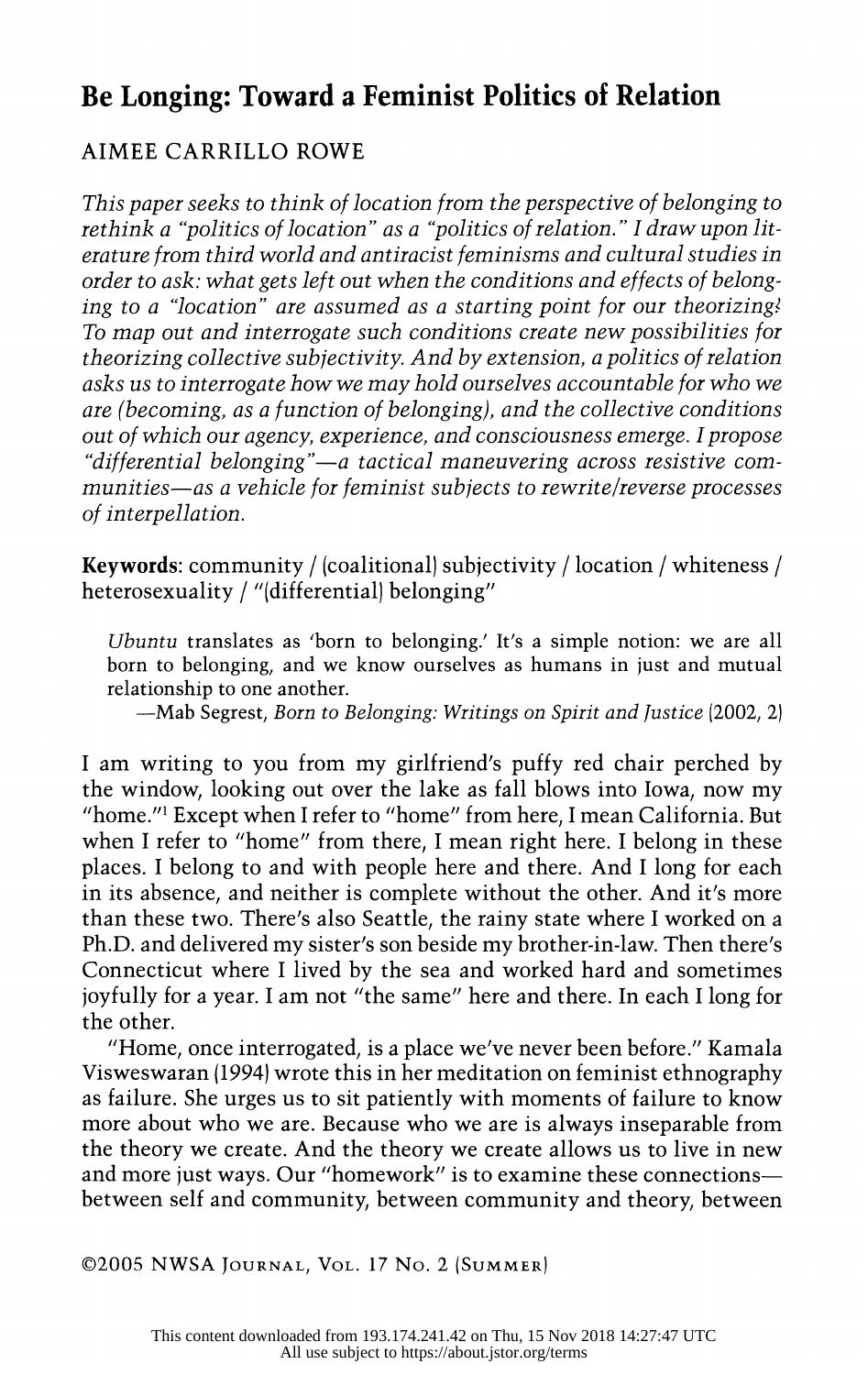theory and justice. Doing our homework is about making the familiar strange, of revisiting home to unearth what is at stake in its making.

 $Mv$  argument is that who we love<sup>2</sup> is political. The sites of our belong ing constitute how we see the world, what we value, who we are (becom ing). The meaning of self is never individual, but a shifting set of relations that we move in and out of, often without reflection. My work aims to render transparent the political conditions and effects of our belonging. It gestures toward deep reflection about the selves we are creating as a func tion of where we place our bodies, and with whom we build our affective ties. I call this placing a "politics of relation." It moves theories of locat ing the subject to a relational notion of the subject. It moves a politics of location from the individual to a coalitional notion of the subject.

 My title plays on the notion of interpellation. Louis Althusser's (1971) well-known parable of a cop hailing a subject, "hey you there!" reveals this function of power. The subject must respond to the hailing because she recognizes that it is she who is called. Whether she chooses to run from the cop, or turn and face her, whether she complies or rebels, who she is is constituted in her recognition that she has been hailed-her recognition of her positioning within webs of power. My title seeks to provide a potentially resistive hailing, or what Chela Sandoval (2000) calls "reverse interpellation." Be Longing, two words, placed beside each other, not run together, phrases a command. The command is to "be" "longing," not to be still, or be quiet, but to be longing. This being is, of course, a command to which we are already responding. We are always already being hailed by our various (be)longings from the moment of our birth, from those moments well before our births: moments of conquest and settlement, moments of miscegenation and antimiscegenation, of mixing and blending and resistance. We tend to overlook the ways that power is transmitted through our affective ties. Who we love, the com munities that we live in, who we expend our emotional energies building ties with-these connections are all functions of power. So the command of this "reverse interpellation" is to call attention to the politics at stake in our belonging, and to envision an alternative.

 Mab Segrest has recently written, "what if we began not with the assumption that we were born to 'segregation, separation, isolation, com petition,' but rather with the assumption that 'we are all born to belong ing"' (2002, 2)? The former assumption of the individual is consolidated in the works of high modernism, from Descartes to Smith to Bacon. This assumption has been part and parcel of colonial conquest, and it finds its zenith in the Bush administration's convoluted notion of freedom. Freedom of the Western individual to stand on the necks of her neighbors without recognizing the pain in her own neck-her own face reflected there. If the assumption of the individual is foundational to colonial modernity, my hope is that the assumption of belonging is constituative of the decolonial imaginary.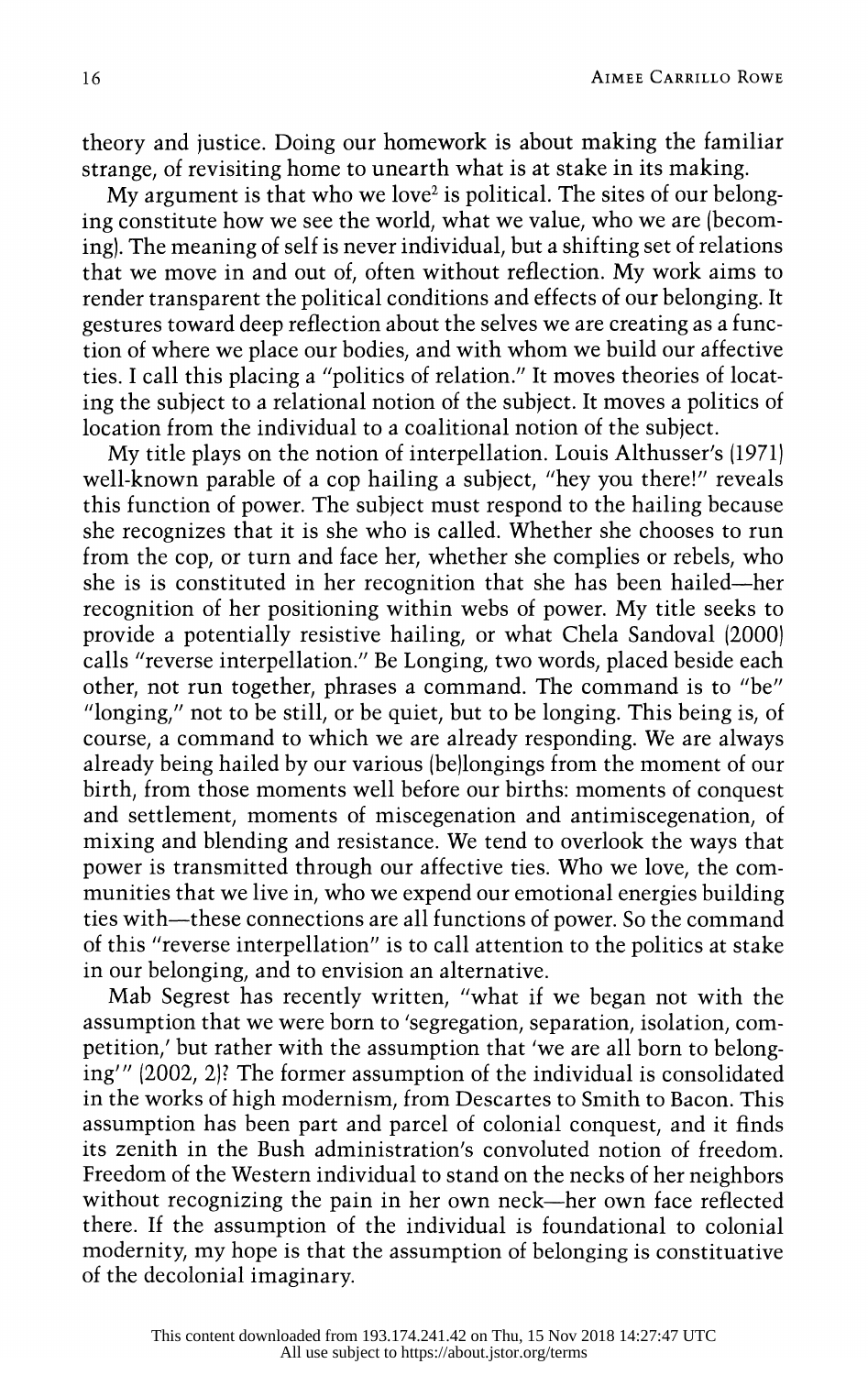Longing<br>What is at stake in the shift that I, and I am not the first,<sup>3</sup> propose? The<br>mmand to longing is one that you, reader, "be" something that you command to longing is one that you, reader, "be" something that you are (not), but may not think of "yourself" as because you (especially the Western reader) have been hailed as a subject through countless articula tions of "Individuality." It is signaling toward a process that places one self at the edge of one's self and leaning and tipping toward the "others" to whom you belong, or with whom you long to be-or those who are "you." Jean-Luc Nancy calls it the "clinamen" in his efforts to think the limits of community, and the failure of "communism," imposed by the "individual." He writes: "Still, one cannot make a world with simple atoms. There has to be a "clinamen." There has to be an inclination or an inclining from one toward the other, of one by the other, or from one to the other. Community is at least the "clinamen" of the 'individual."' I understand Nancy's vocabulary to draw upon the moment in which poetry "swerves" from its structured path (Swiss 2003). The structured path from which to swerve is that of the lone traveler, the Individual. In its most radical form, this swerve would entail the annihilation of the subject as individual, her rearticulation as always already "becoming other" (Probyn 1996). There is no subject prior to infinitely shifting and contingent relations of belonging.

 This movement beyond the illusion of "self" may be understood as a body in motion: this body "does not coincide with itself. It coincides with its own transition: its own variation. ... In motion, a body is in an immediate, unfolding relation to its own nonpresent potential to vary" (Massumi 2002, 4). This possibility for ephemeral unfolding appears in that which recedes from the senses, such as the missing Mayan word for "I." Here the "subject," or what in the West we would call "I," is gestured toward through utterances such as "we there in that place," accompanied by a nod in the direction of the person being named (Rivas 2002). The indi vidual is not consolidated as such, but an embodied and spatially located form of "we" among "us" can be gestured toward. The gesture itself calls upon a set of bodies in motion, coinciding with their own variation and the infinite unfoldings possible among them. This space between eludes us because it does not coincide with itself, especially in those relations that have become so naturalized that their unfoldings are continuous and immediate. We encounter collision, however, when our belongings are stripped from us. And also when our belongings challenge us to rewrite the consciousness of our notions of "self." But even such collisions occur in motion, washing over us like waves. We, sucked under, gasp for air. We, turn and ride.

 A politics of relation is not striving toward absolute alterity to the self, but rather to tip the concept of "subjectivity" away from "individuality" and in the direction of the inclination toward the other so that "being" is constituted not first through the "Self," but through its own longings to be with. Belonging precedes being. Thus, not "intersubjectivity," as in a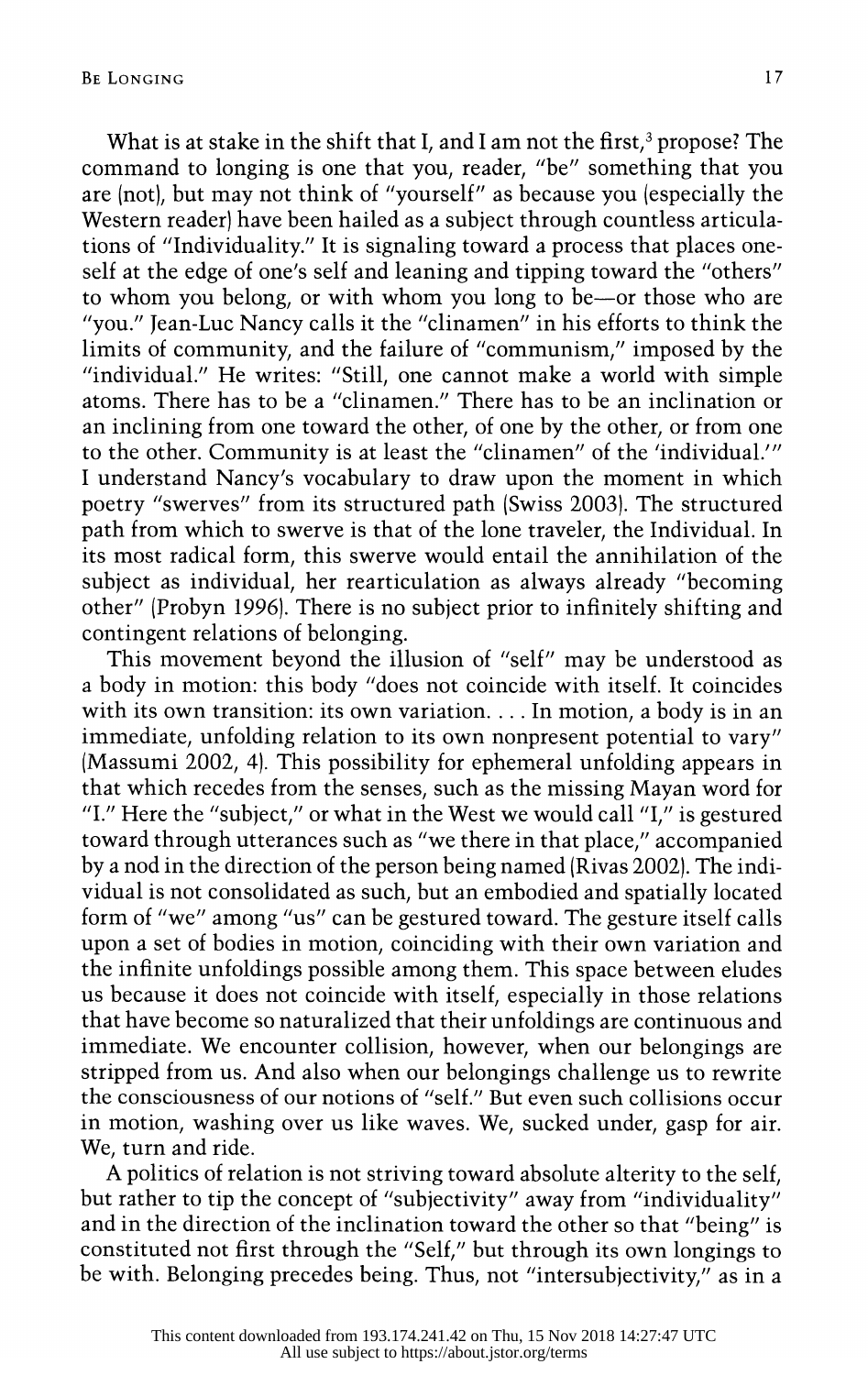subject exists and then let's think about the spaces in between subjects,<br>but arthor that corrective called "exhigativity" may be thought as an but rather that something called "subjectivity" may be thought as an effect of belonging-of the affective, passionate, and political ties that bind us to others. Thus there is no separation between longing-to be with—and being. This is the space I seek to name in section two, to be revisited in section three. I think of it as "differential belonging," una movida/a move to shift the terms of interpellation from that of the subject to the spaces between us.

 I am advocating a shift from a notion of identity that begins with "I"-as does the inscription "I-dentity," which announces "I am . . ."-- to a sense of "self" that is radically inclined toward others, toward the com munities to which we belong, with whom we long to be, and to whom we feel accountable. Perhaps "positionality," with its multiply placed "i's" is a more appropriate signifier (see Lal 1996). These belongings may be multi ple, shifting, and even contradictory (in terms of the norms they produce, the politics that drive them, the conditions for loving they request, or demand): family, neighborhood, friends, allies, colleagues, social groups, lovers, nations. In this sense, these sites of belonging are political as they operate in relation to power: with and through, as well as against, in resistance to, and even in directions that redefine and redistribute it. The inclination in the final pages is to think more fully the latter. There I consider stories and theories from those who live that.

### Toward a Feminist Politics of Relation: Location, Speaking, Belonging

 Tell me/ Whom you love, and I'll tell/ You who you are Creole saying, in Jane Lazarre, Beyond the Whiteness of Whiteness: Memoir of a White Mother of Black Sons (1996, 132)

 In this section I argue that the "politics of location" discourses consti tute "location" through articulations of identity in which belonging is assumed. But its role and conditions, as well as the potentially critical agency involved in its constitution, get overlooked. In this sense, location is seen as representing a particular set of modes of belonging-to white ness, to other women as "lesbian," and to U.S. citizenship, for instance without interrogating the conditions that enable, or would potentially disrupt, those sites of affective investment. The analysis in this section seeks to render these conditions visible in order to enable the formation of critical agency, in the form of new modes of accountability for one's "location." To do so I untangle the ways in which location, speaking, and belonging mutually function.

 Adrienne Rich's work on the "politics of location" is a productive point of entry to theorize a politics of relation. Her work has influenced much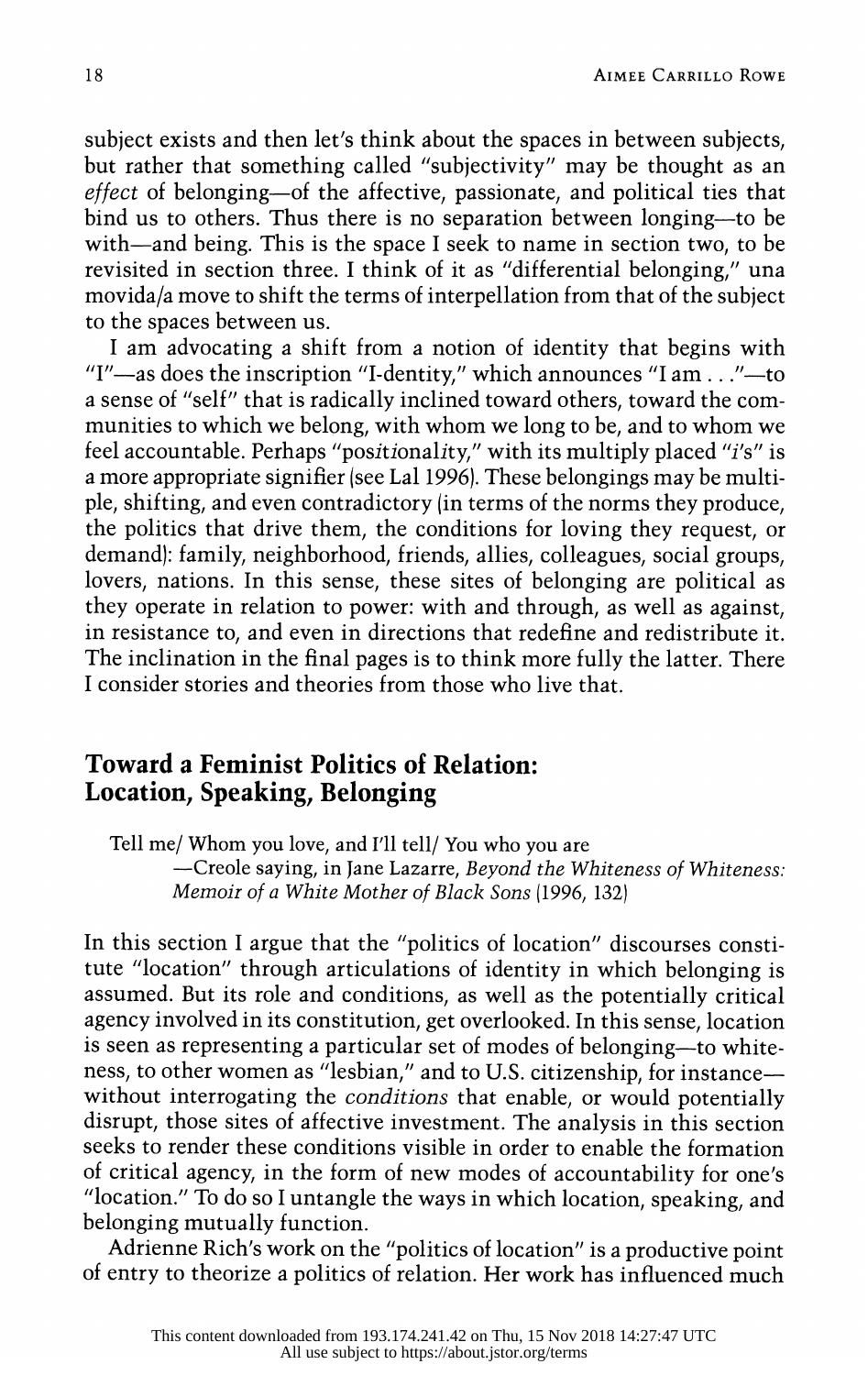<sup>19</sup><br>feminist and critical theory by providing a pivotal intervention into the<br>political conditions of theory production (see Mohanty 2003). I turn my feminist and critical theory by providing a pivotal intervention into the political conditions of theory production (see Mohanty 2003). I turn my<br>gaze to a set of conversations that have emerged in the wake of Rich's gaze to a set of conversations that have emerged in the wake of Rich's "politics of location" manifesto in an effort to reveal the ways in which belonging emerges within the text and/or subtexts of this discourse as a condition of possibility for thinking "location" and as conditioned by the politics of speaking. While the debates surrounding the politics of location extend well beyond those accounted for here, my interest in the transformative possibilities of transracial feminist alliances<sup>4</sup> entails a focus on the threads through which white women and women of color are potentially (dis)connected from/to each other. The move I seek to make, from location to relation, entails centering belonging as a starting point for naming and imagining location, as opposed to an effect of location. This is a politics of relation for it raises questions of accountability and imagination in the direction of social change.

 In "Notes toward a Politics of Location," Adrienne Rich interrogates her positionality as a white, Jewish, lesbian feminist from the United States. The piece provides what Gloria Anzaldúa (1987) would call an "accounting" for Rich's privilege, serving as the overlooked and invis ible experiential grounding of her theorizing. This move is one which seeks a wider feminist solidarity by critiquing exclusionary conditions of subject formation in an effort to denaturalize their universalizing effects on theory production. In this sense Rich's work assumes a "view from below,"5 which standpoint theory tells us provides a more complete picture of power relations because the oppressed are not deluded by their own investments of power. Given her privileged positioning, then, how did Rich come to this "view from below?" What were relational condi tions that produced such a knowing? What relational conditions enable her to acquire this vantage point? Here I suggest that these questions, unasked and unanswered by her text, signal its disjunctures. That is, in spite of her efforts to position herself as a coalitional subject Rich fails to locate "location" within community. In this way, she does not hold herself accountable to the allies who enabled her to see from that vantage. So ulti mately, "Notes toward a Politics of Location" constructs her identity as "Enlightened White Feminist" as an individualized location. In her fail ure to interrogate the relational conditions out of which her seeing arises, Rich undercuts the coalitional affectivity of her self-reflexive gesture.

 The reflexive turn within feminist and cultural studies is a necessary move to locate the interplay among theory, praxis, and experience. It marks a move beyond modernist notions of objectivity and disinterested knowledge production, not only through its explicit claims about the politics of "power/knowledge," but also through its performativity. It performs how knowledge is "situated" by calling attention to the particu larity of the author's identity, and sometimes going so far as to investigate the desires and interests that drive the textual production. Many feminist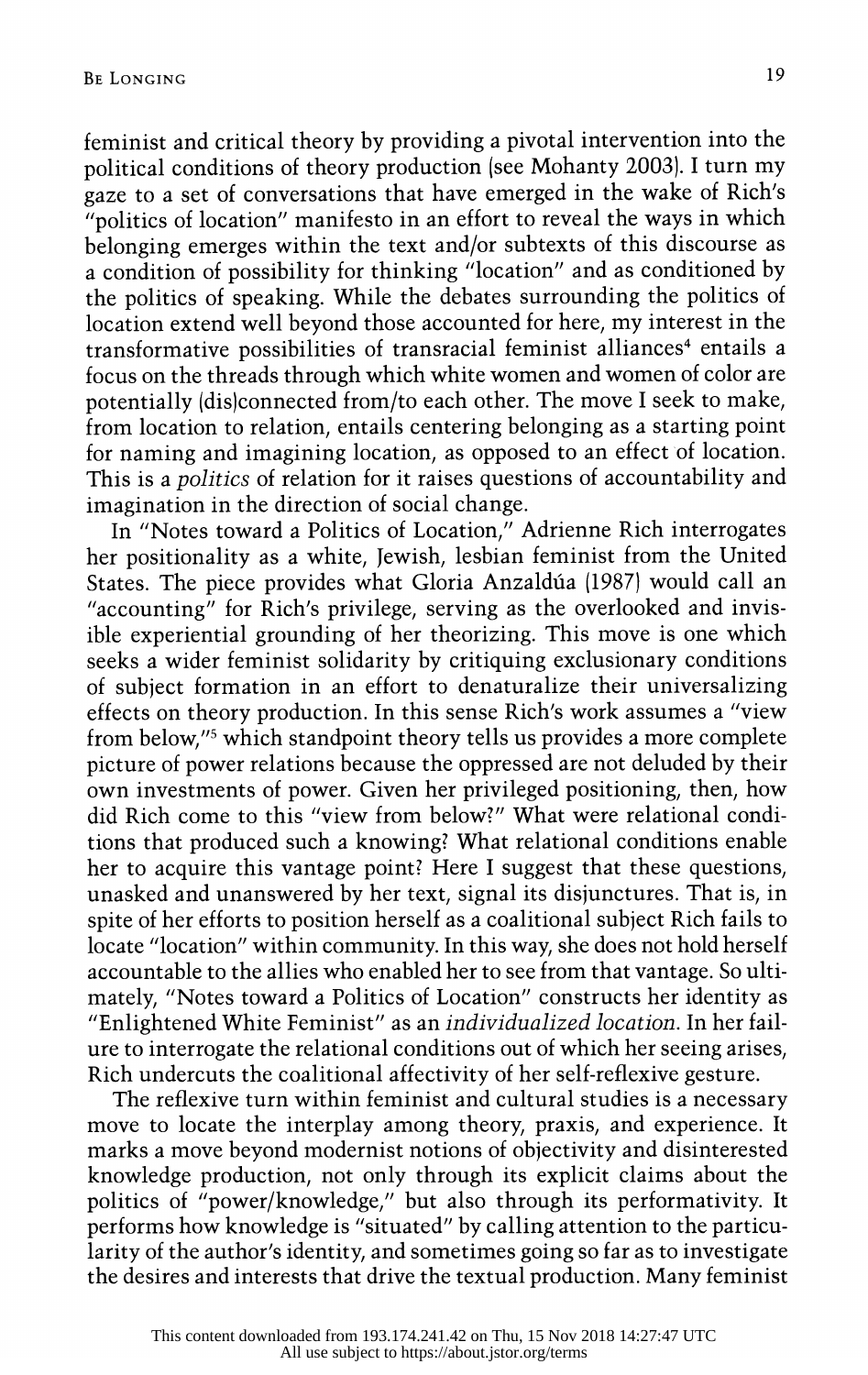cultural workers recognize Adrienne Rich's seminal text, Blood, Bread, and Poetry as a point of departure, or foundational text, which ushered in this turn. The book is largely devoted to marking the "politics of location" from which Rich writes of her own location as a White, Jewish, lesbian feminist from the United States. Particularly her essay, "Notes toward a Politics of Location" signifies a critical marker of the reflexive turn.<sup>6</sup> Rich first delivered "Notes" at the First Summer School of Critical Semiotics Conference on Women, Feminist Identity and Society in the 1980s in Utrecht, Holland, June 1, 1984, and later at various U.S. sites.

 In this essay Rich interrogates some of her previous thinking to show the complicity of her own white, Western U.S.-based femininity as serv ing the overlooked and invisible experiential grounding of her theorizing. Such modes of invisibility mark the conditions of her privileged belong ings. That which is most often "invisible" to groups of privilege is often most visible to those who occupy marginalized standpoints. And yet, (in)visibility, as with other conditions of belonging, may be reworked as lines of communication and therefore understanding opens up across lines of power. In Rich's case, she responds to feminist of color critiques of the universalizing tendencies in white feminist theorizing, resisting her previous tendency to universalize "woman" as "always" doing, being, desiring, understanding, experiencing across lines of difference. She admits, for instance, that she "wrote a sentence just now and x'd it out. In it I said that women have always understood the struggle against free floating abstraction even when they were intimidated by abstract ideas" (214). This move opens up the critical question for Rich, a question that many feminist cultural workers have since reiterated: "When, where, and under what conditions has the statement been true?" This move from the universal to the particular, historicized, and contingent question of knowledge production is a moment in which she begins to "see" herself as embedded in power and privilege. She "corrects" herself from a place outside of herself, from a marginal vantage point.

 As she continues, Rich vividly maps her own body, its geographical and historical location, and notes that it is a "body that has more than one identity" (215) as she strives to map out the specificity and confluences of a "politics of location." She writes: "To locate myself in my body means more than understanding what it has meant to me to have a vulva and a clitoris and a uterus and breasts. It means recognizing this white skin, the places it has taken me, the places it has not let me go" (215-6). These bodily markings and the multiple axes through which she names her location work against the universalizing tendencies of whiteness. Later I return to this question of where the white skin takes the person who bears it and the spaces from which it displaces her. But for now I wish to call attention to speech communities to which Rich holds herself account able and those whom she seeks to challenge. Rich's efforts to mark the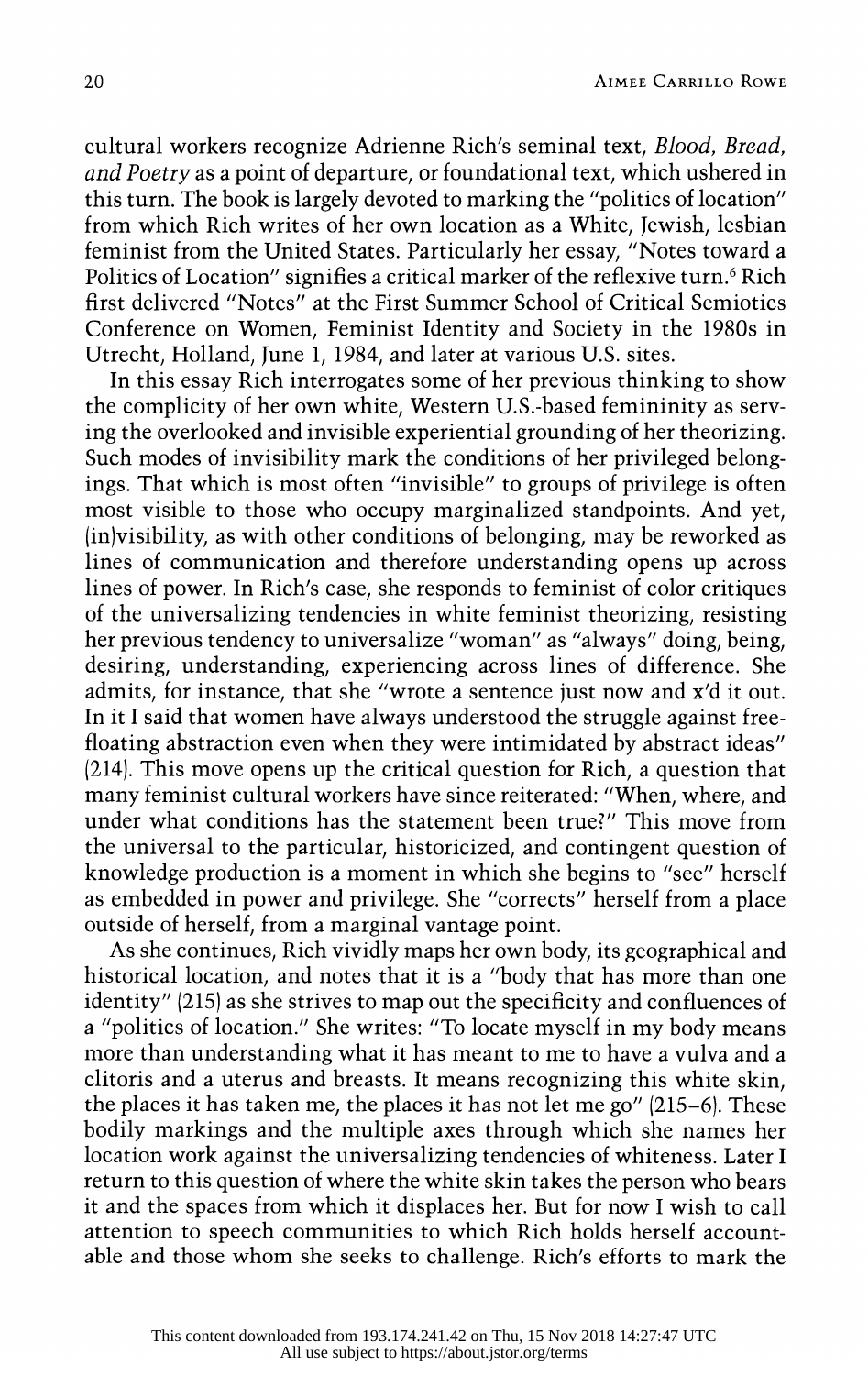BE LONGING<br>specificity of her white feminist positionality respond to the many cri-<br>tiques of "white feminism" that had already emerged by this time from specificity of her white feminist positionality respond to the many critiques of "white feminism" that had already emerged by this time from<br>a host of feminists of color. a host of feminists of color.

 One notable text, considered foundational in this regard, is This Bridge Called My Back: Writings by Radical Women of Color, in which edi tors Gloria Anzaldúa and Cherríe Moraga challenge white feminists to "grapple" with their own oppressions and privileges in order to address the issues dividing women over race, class, and sexuality "head on." It is the specificity of her own white female body that Rich marks, in a gesture that unsettles the universality of the presumption of white femininity that constituted the site of struggle of "feminism's" meaning, values, and agenda. She writes of its particularity:

 I see scars, disfigurements, discolorations, damages, losses, as well as what pleases me. Bones well nourished from the placenta; the teeth of a middle-class person seen by the dentist twice a year from childhood. White skin, marked and scarred by three pregnancies, an elected sterilization, progressive arthritis, four joint operations, calcium deposits, no rapes, no abortions, long hours at a typewriter—my own, not in a typing pool—and so forth.  $(1981, 215)$ 

 This gesture of marking her white body marks a radical departure from the norms of whiteness in the sense that the white female body is assumed to be unmarked, its racial location, its class privilege necessarily invis ible because it is precisely this invisibility to hegemonic communities of belonging that enable its privilege to continue. As Richard Dyer writes, "There is no more powerful position than that of being 'just' human. The claim to power is the claim to speak for the commonality of humanity" (1997, 2). In this sense, Adrienne Rich challenges the conditions of belong ing that hegemonic whiteness commands. The specificity through which she marks her body articulates its particularity in terms that the bodies of women of color are exposed, and yet reveals the privilege that its white particularity acquires: from her well nourished bones and strong teeth to the control she exercises over her body-from her choice to type to her freedom from rape and forced sterilization. Her speech thus ironically per forms a double gesture of both asserting and displacing its own privilege. On one hand, she delivers this speech across the United States and abroad and her discourse becomes widely celebrated, which may be understood as a function of her privilege. On the other hand, she breaks the unspoken code of white belonging by specifying the relationship between her white ness and that privilege. Her positionality as "white woman" serves as a platform, then, for her to undercut that very authority.

 The popularity of Rich's text goes a long way to respond to the exi gencies facing white feminists at that time and which continue today, particularly feminist of color criticisms of exclusion. As she states from the outset, the notes she inscribes signify the "marks of a struggle to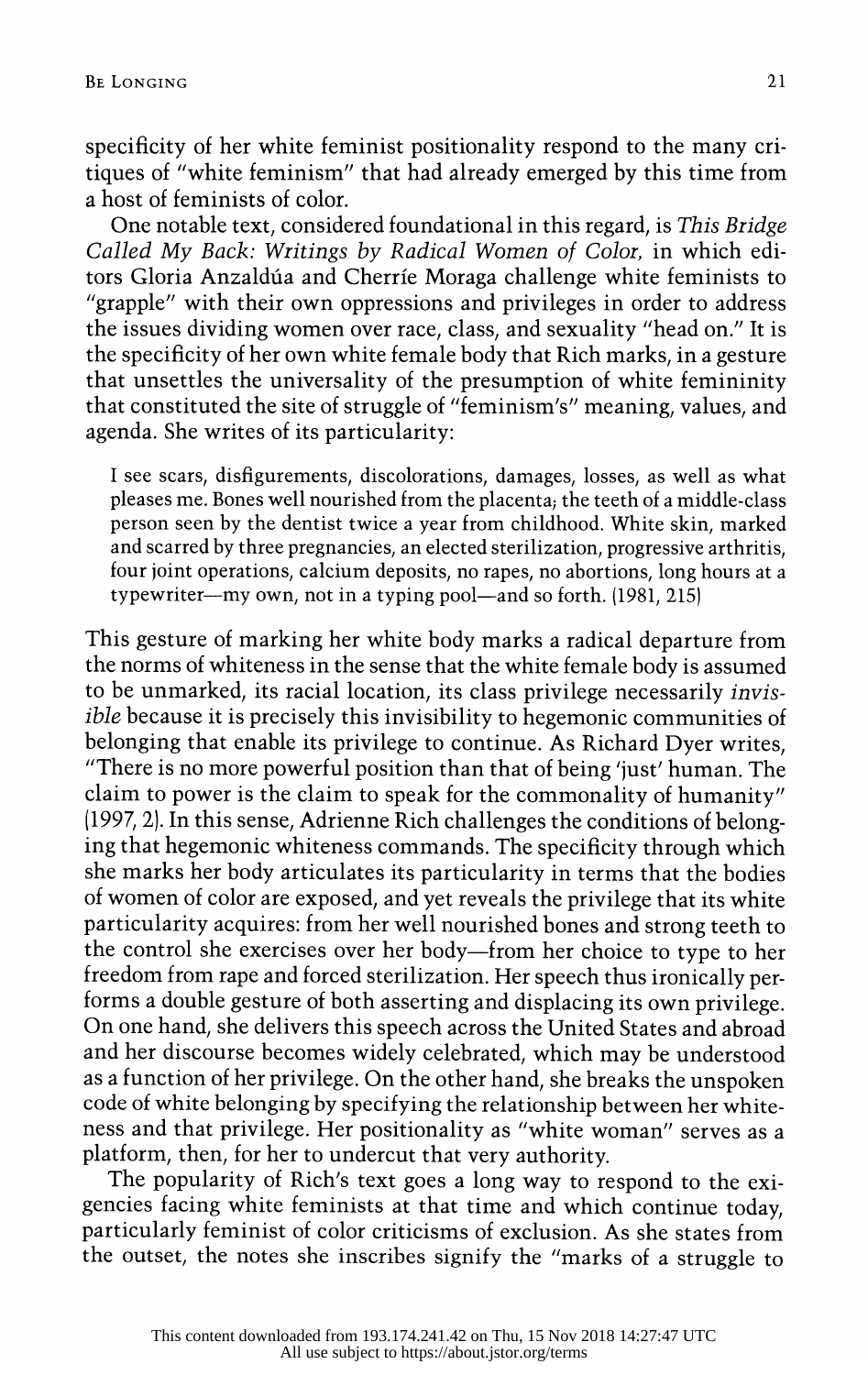keep moving, a struggle for accountability" (211). When asked from the<br>regrapestive of helanging, this apaping reject the question: to whem does perspective of belonging, this opening raises the question: to whom does she seek to be accountable? For her accountability to a community or set of communities, or groups, is a vehicle that gestures toward belonging. Her text does not answer this question either explicitly or implicitly. In spite of Rich's efforts to mark the privilege that constitutes her location, a move that may be responsive to demands of various third-world feminist communities, somehow the essay only cites the texts of women of color in footnotes and their words fail to become central to her discourse. Indeed, if it is these women who have taught her to see her own privilege in the ways that enable her to potentially undercut it, she does not say so here. This oversight works at cross-purposes to an accounting to feminists of color whom she potentially seeks to reach. In order to flesh out this point, I turn to the work of Michelle Wallace, whose work falls in what I describe as the "wake" produced by Rich's "politics of location" essay.

In 1988 Wallace was a participant—along with bell hooks, Stuart Hall, Coco Fusco, and others-in a symposium titled Third Scenario: Theory and Politics of Location Symposium, held at the Midlands Art Centre in Birmingham. The symposium was dedicated to the interrogation of Rich's notion of "location" within black and third-world film (Akomfrah 1989, 5). Wallace begins her talk claiming her anger at having "been asked to speak within a framework defined by a white feminist who has probably exercised more power than any other in the United States in determining the essential reading list for Afro American and Third World feminist literature, a list which neither includes nor mentions my own work" (1989, 43). In this way Wallace marks the politics of her own location as one that is constituted through silence and subalternity in relation to the (de)legitimizing speaking practices of feminist knowledge production. Returning to the question of Rich's engagement with feminists of color in "Notes," Wallace argues that Rich's Blood, Bread, and Poetry serves a "gatekeeping" function through its exclusion of her own works, as well as other women of color such as bell hooks (48). Her reaction to this exclu sion is ambivalent, given that she has "always read Rich with great plea sure and self-recognition. So it breaks my heart, although no more than it breaks my heart to read any text produced by the West" (49).

 By drawing attention to the gatekeeping function of academic publish ing, Wallace provides a view to see the connections among location and the politics of speaking: that speaking place for black women is limited to writing novels or "personality profiles for women's magazines," but there is no space for those who wish to speak as black feminist intellectuals. Indeed her argument culminates in the paradox produced by convergence between the moment of her highest public visibility with that of her "prefoundest [sic] silence and powerlessness" (51). Further, her response to Rich's exclusions is a complex mix of anger and sadness, illuminating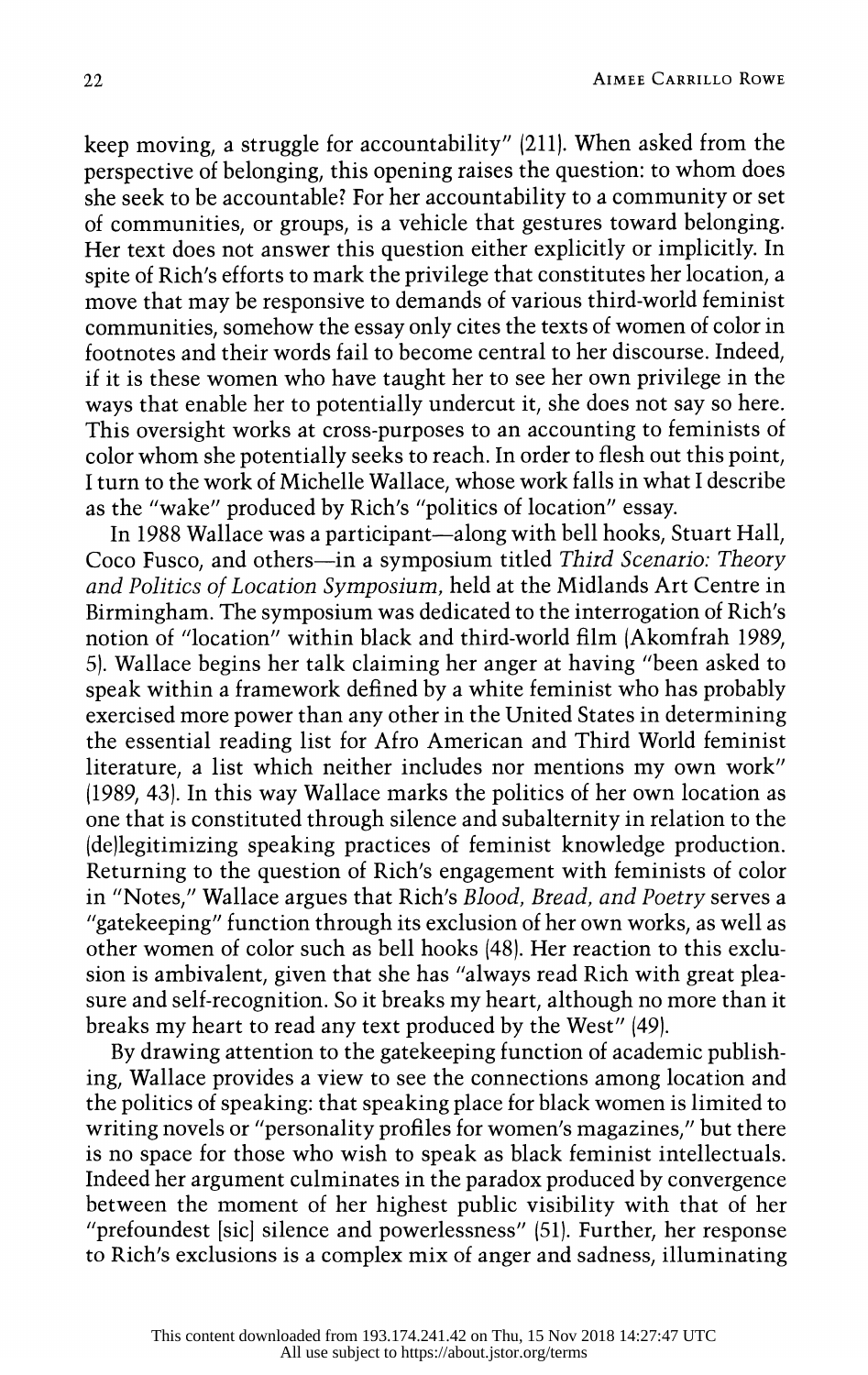BE LONGING<br>how affective investments in some sense of recognition, or being seen as<br>worthy of belonging, becomes intricately involved in questions of location how affective investments in some sense of recognition, or being seen as<br>worthy of belonging, becomes intricately involved in questions of location<br>and representation. Wallace's criticism, as well as the contents of Rich's and representation. Wallace's criticism, as well as the contents of Rich's text, then, suggest that Rich is not really conversing with women of color in this "Notes," even though the piece does implicitly address some of the challenges issued by this community. Yet Rich is not speaking to or with women of color in any intimate way. She does not reference how their texts have spoken to her, not to mention how her relations with these women have moved her. Her text does not reveal questions of her own belonging in relation to women of color: does she belong to/with women of color? Does she long to sit at the table with women of color, hold and be held by women of color? While the bee buzzing around her as she writes in solitude intimately interpellates her reader, this intimacy does not extend to the conditions that shape her belonging.

 The intimacies of politicized belonging provide a vehicle for the grap pling Rich undertakes and thus provides the grounding for a feminist poli tics of relation. Transracial belongings are political because they provide a forum in which to rework power through critical and intimate modes of relation across lines of difference. But the failure to excavate such condi tions produces the paradox of the text felt so keenly by Wallace: that she both undermines and reinscribes her authority. The text produces her location as an individual, not as a community member. This nonmove ment may restrict Rich's ability to forge alliances across racial lines, and perhaps more important, may fail to interrogate a critical component in locating her white subjectivity against racism—an affective investment in the lives of racialized subjects. As Cherrie Moraga writes, "so often the [white] women seem to feel no loss, no lack, no absence when women of color are not involved; therefore, there is little desire to change the situ ation. This has hurt me deeply" (1981, 33). If accountability is constitua tive of community formation, it is vital that cultural workers seeking to dislodge their privilege be mindful of where they are placing their loyalties through such gestures. Imagine where it travels.

 Imagine the solitude of the tiny boat too far from shore. Chela San doval's reading of Roland Barthes's Mythologies in dialogue with Franz Fanon's Black Skin, White Masks, gives texture to this tiny boat. She argues that while Barthes should be understood as a "de-colonial" theorist because his work responds to the "ongoing and defiant demands of the colonized" (87) that the colonizer develop strategies for undoing colonial practices. By mapping modes of dominant ideology through the tropes of the "cynic," the "mythologist," and the "dominant perceiver"-Barthes provides a "schema in which a coalitional form of consciousness among dominant citizen-subjects committed to the equal distribution of power, and those who have occupied outsider status, is made thinkable-and yet," Sandvoal continues, this schema "remains unthought" (113). The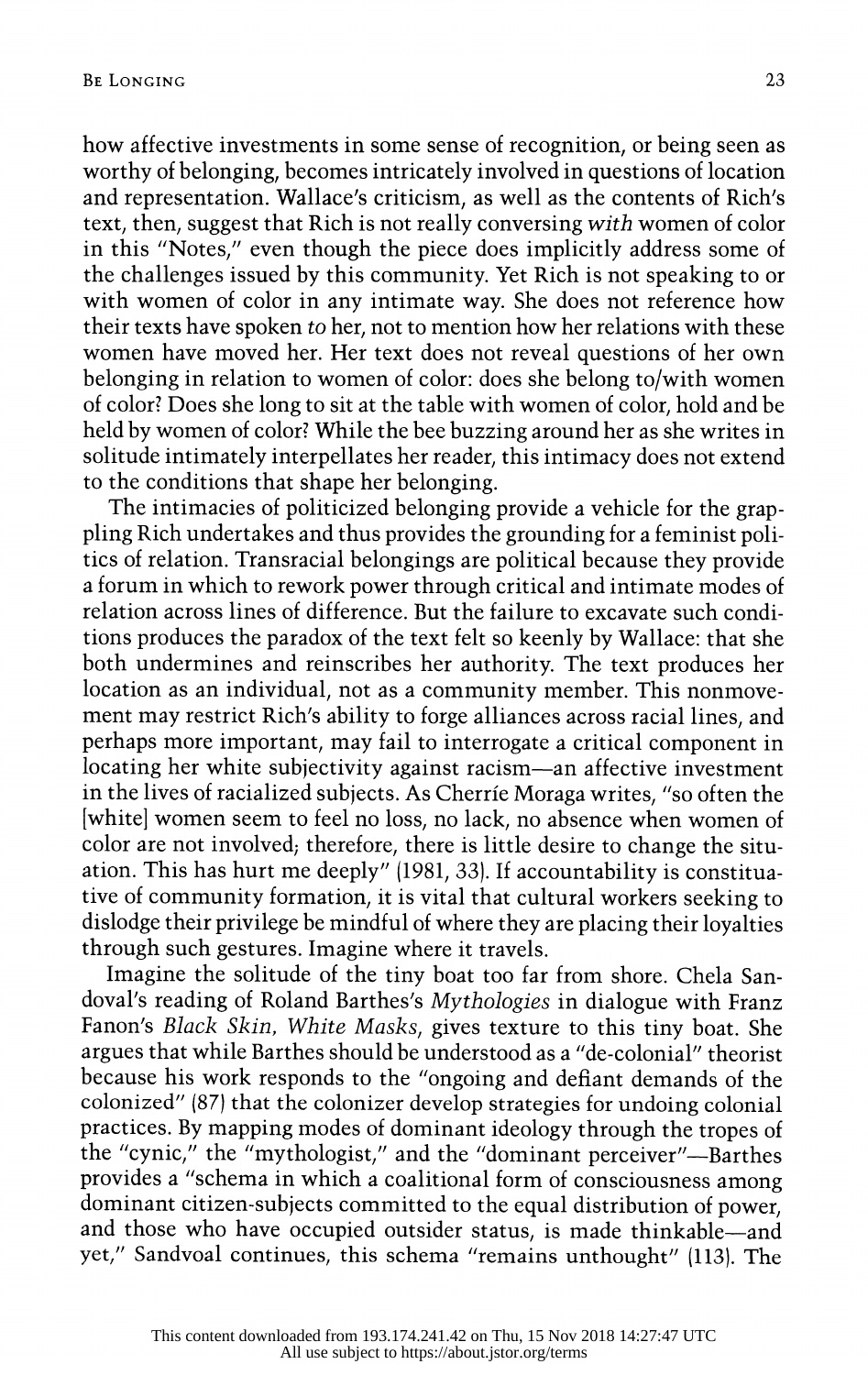leap that Barthes was unable to make was from his location as "renegade scholar" of the West to a subject of belonging to or with the "colonial other" to whom his work strives to be accountable. Barthes' figure of the mythologist remains an "individual practitioner [who] can only act alone, isolated, and in despair" (113). Sandoval's footnote here is illuminating. She writes:

For the Western theorist to give up the figural pose of being *alone* is no mean feat. Barthes's inability to theoretically recognize the coalitional conscious ness connecting his own theory of semiology and the methodology of the oppressed did not arise through any personal or idiosyncratic lack on his part, at the level of psychological maturation for example. Rather, his inability to make these connections occurs at the level of glitches in the technology of theory itself, and, above all, glitches in the structures of accountability-who one talks to, and writes for and with: that is, at the level of the material appa ratus of theory production at a sociological and institutional level. (2000, 202, italics added)

 Like Barthes, Rich gestures toward the transformative possibilities of affective ties across lines of power as a point of entry into examining her own blind spots. She writes,

 A movement for change lives in feelings, actions and words. Whatever cir cumscribes or mutilates our feelings makes it more difficult to act, keeps our actions reactive, repetitive: Abstract thinking, narrow trivial loyalties, every kind of self righteousness, the arrogance of believing ourselves at the center. (1986, 223)

 Rich gestures her desire for rupture, a way out of the "repetitive" and "reac tive" modes through which her consciousness is confined. And this con finement evokes questions of belonging within the confines of whiteness, heterosexuality, U.S. citizenship, and other alienating modes that demand "trivial loyalties, self righteousness, and arrogance." Like Barthes, Rich is seeking a way out of the trivial and arrogant constitution of colonial subjectivity, but remains bound to her own location as "individual prac titioner" acting "alone, isolated, and in despair" (113). Her attachment to her own sense of self as individual arises in absence, or a lack of passionate engagement with others, to reinscribe her "location" in the very terms she seeks to overturn. As Sandoval notes, this is no personal or idiosyncratic failure on her part, but rather a function of the "material apparatus of theory production" inscribed within the politics of seeing, knowing, being derived from Western thought. It is a loss also inscribed within the politics of (non)belonging. This reinscription, then, signals the failure to theorize coalitional consciousness as a profound sense of loss-sensuous loss faced by the first world theorist who seeks to disembark from the colonial constraints of her belonging, but who remains stranded on the shores of her limited imagination.<sup>7</sup> A tiny boat is fragile so far from shore.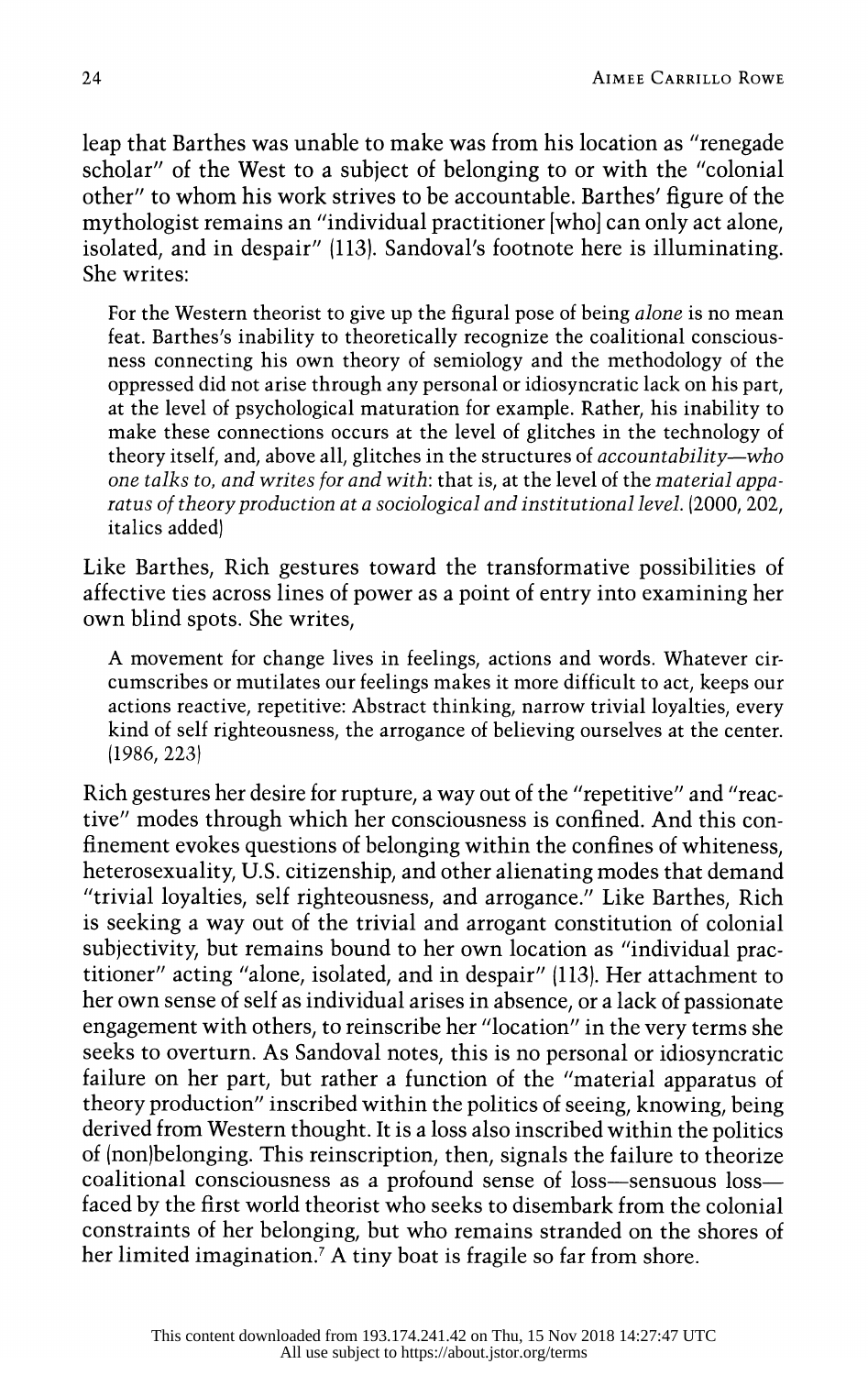As I seek to reveal in the following section, such a "change in feelings, actions and words" becomes possible when white women follow these passions Rich articulates across hegemonic divides and locate belonging to/with "others." But Rich's "location," at least at the historical junc ture out of which this text emerges, seems to remain alienated from the women to whom her text may seek to reach. This is not to suggest that she did not participate in multiracial communities, but rather that the very conception of "location" might be reimagined in ways that make community and belonging central to its interrogation.

 What is at stake in this move is to fortify the alliances across lines of difference in ways that reconfigure the relationship between "colonizer" and "colonized" and to revolutionize belonging by forging the insights and power of the "view from below" with the "power to speak" from above. bell hooks' commentary at the "politics of location" forum opens up this possibility for coalitional subjectivity. She foregrounds her critical agency as one who chooses marginality not as a site of abjection, but as one of radical critique that refuses assimilation, even as she negotiates with power. She writes: "Within complex and ever shifting realms of power relations do we position ourselves on the side of colonising mentality? Or do we continue to stand in political resistance with the oppressed, ready to offer our ways of seeing and theorising, of making culture towards that revolutionary effort which seeks to create space where there is unlimited access to the pleasure and power of knowing, where transformation is pos sible?" (15). Here hooks reveals the contradictory hailings that constitute her location-of the "side of the colonising mentality," on one hand, and the side of "political resistance with the oppressed," on the other. The "or" within the passage suggests that these interpellations tug at her in contra dictory ways, or that there is a forced choice for hooks between standing with the oppressed or with the oppressor. In the following section, I work toward a "differential" mode of belonging in which such binaries might be disrupted to allow the cultural worker to move among and across these various positionalities and loyalties. But for now I wish to call attention to the radical possibility that hooks sees in "standing with the oppressed." This standpoint offers "ways of seeing and theorising" that creates space for "unlimited access to the pleasure and power of knowing where trans formation is possible." Here hooks shifts the terms of privilege, signaling a redefinition of power and resistive belongings.

 If Rich seeks "a movement for change [that] lives in feelings, actions and words," hooks's vision from her chosen location on the margins provides directions for such movement. The problem of subalternity raised by Wal lace, however, remains at loose ends. hooks points out that the language of the oppressed is spoken with a "broken voice" that reveals "pain con tained within that brokenness—a speech of suffering; often it's a sound nobody wants to hear" (16). Mirroring this gesture, Rich comments on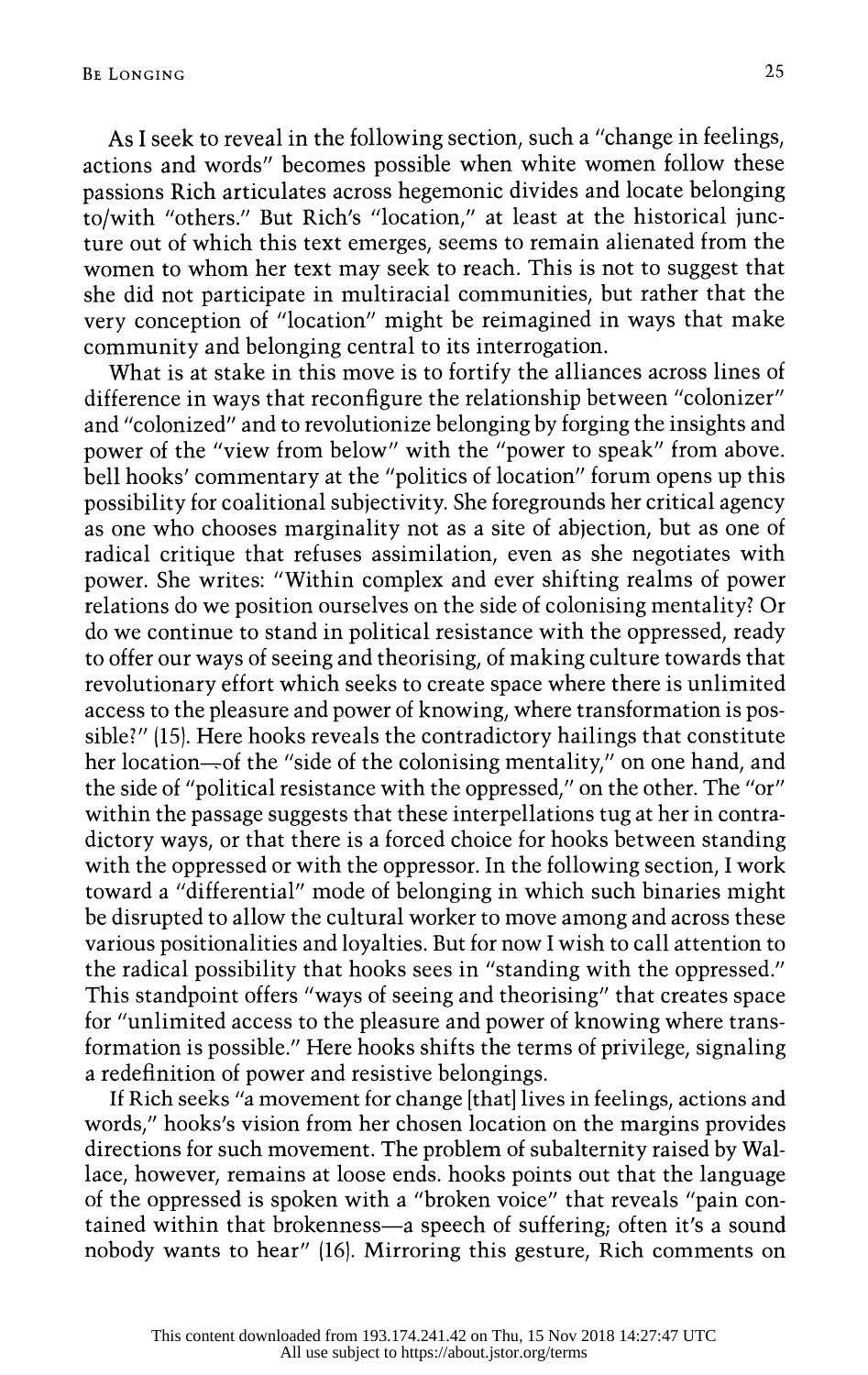her inability to hear, "How did I look without seeing, hear without listen ing?" (223). Placed in conversation, hooks's and Rich's texts speak to one another. Placed in mutual belonging, such conversations hold tremendous transformative potential for grappling with these difficult issues of speak ing, listening, and being heard across lines of difference. Yet the spatial and affective divides that constitute the production of these texts leave each voice alone and thus the visions that they hold are not tapped to their fullest potential. The questions that remain include: (how) do alternative modes of belonging challenge hegemonic forms of speaking/listening? Can locations be rewritten by challenging dominant modes of belonging?

### Cartographies of Belonging: Affect, Power, Accountability

 [A]s we develop more complex, nuanced modes of asking questions and as scholarship in a number of relevant fields begins to address histories of colo nialism, capitalism, race, and gender as inextricably interrelated, our very conceptual maps are redrawn and transformed.

-Chandra Talpade Mohanty, "Cartographies of Struggle" (1991, 300)

 In order to articulate a shift from location to belonging, I want to plot a few points on the map of belonging by tracing some of its constitu ents: an affective component, which is spatially situated; the conditions and effects of belonging thought through questions of power, including reimagining power; and accountability as a function of belonging. I do not necessarily examine these points sequentially, but they are part of the fabric of belonging from which to weave a framework for naming a space of "clinamen." Feminist and cultural studies literature provide the threads of this fabric from which to piece together some strands of belonging as a terrain for the use, "ab-use" (Spivak 1992), and reworking of power and identity.

 Elspeth Probyn in her book, Outside Belongings, theorizes belonging as a mode of affective community-making in ways that help us think subjectivity beyond, or more accurately to the left of identity. She locates queer sexuality and desire within specific geographic locales in an effort to rethink the "self" and identity. The introductory chapter evokes the proximity, or the "drawing of new frontiers," that becomes possible in the summer months in Montreal when the balconies of her neighborhood thaw and people reemerge to garden. To live life on the "outside" for a while. She considers how the balconies signify "a certain movement as different and distinct elements are brought together, if only momentarily. Lines of class, gender, sex, generation, ethnicity, and race intermingle as people hang out" (1996, 5). The balcony is/represents a site where "an ongoing inbetweenness" becomes visible, revealing the "necessity of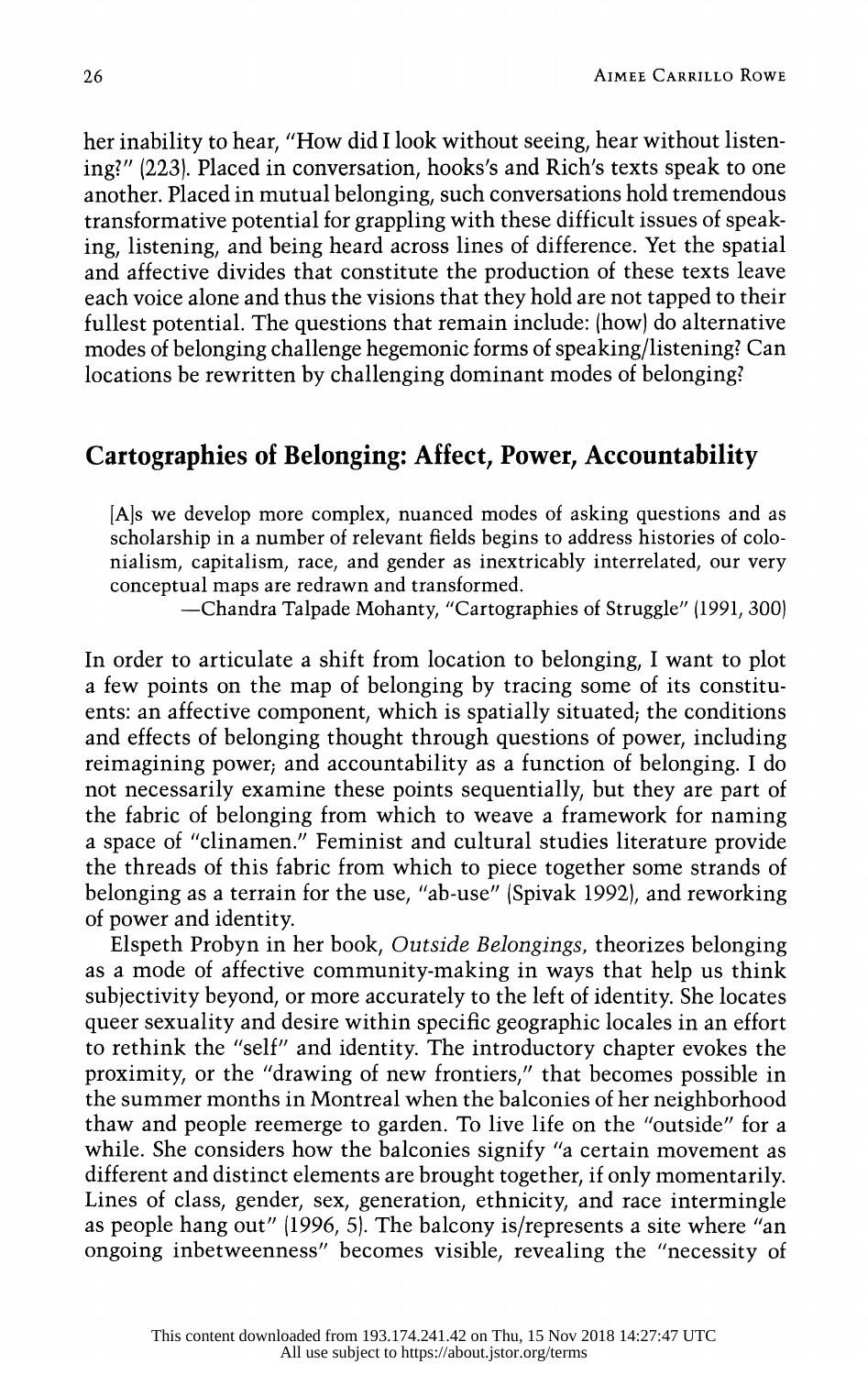getting at the minuteness of movement that occurs in the everyday pro cesses of articulation" (6). The balcony in Probyn's work provides a point on entry into the spatial and affective components of belonging that are continually unfolding and often mundane. The balcony of the summer months becomes a site in which spatial proximity acts upon people living "difference" in community. Various lives brush up against each other and become visible to one another. The thrill of coming out/side-after long months of interiority, imposed on warm bodies by cold climates-evokes an affective impulse to reach beyond one's self in the direction of the others all around. Long-lost strangers. The thrill of coming out/side, of risking rejection in striving toward the mundane intimacy of seeing and being seen.

Probyn defines "belonging" as a "sociology of the skin"—a "height ened sensitivity to the sensibilities, to being captured by other manners of being and desires for becoming-other" (5). In marking the space at the edge of "subjectivity" as not only a desire for an-other, but rather "man ners of being and desires for becoming-other" (5), Probyn signals to the direction of the "clinamen." Belonging is that movement in the direction of the other: bodies in motion, encountering their own transition, their potential to vary. Probyn's question, why it is that skin should end at our individual bodies, asks us to expand Massumi's frame of bodies in motion to imagine its unfolding in conversation/contact with so many others (2002). The space of radical in-between-ness evoked by the hyphen between "becoming" and "other" (dis)places subjectivity within the pro cess of "becoming" in the direction of "otherness." Belonging is about where you long to belong, whom you want to nestle beside at the end of the day, who you call when you are in pain, or who accompanies you in ritual—in signifying practices that give life meaning, if by no other means than to call mindful attention to the awesome beauty of now. It is a concept that permits us to imagine life beyond our own skin because what is foregrounded is a space of "yearning to make skin stretch beyond individual needs and wants" (1996, 6). In other words, belonging helps us imagine "identity," subjectivity, and a sense of self that goes beyond the (interiority of the) self, that strives to connect, that yearns to live "on the skin" and in contact/community/communion/communalism/com munism<sup>8</sup> with others. This inclination toward another involves seeing others to whom we belong as inseparable, not separate, from us. "Giving and receiving are the same gesture," my friend tells me. The outstretched hand signals both. Her words are still taking root in me. If we are truly inclined toward each other, when I give, I also receive. When I receive, I also give. I get what I give. Accountability: to you and thus to me. And what is at stake to think belonging in terms of power?

 This yearning to belong is grounded in politics. Belonging, in and of itself, is neither resistive nor oppressive. One can belong to or with a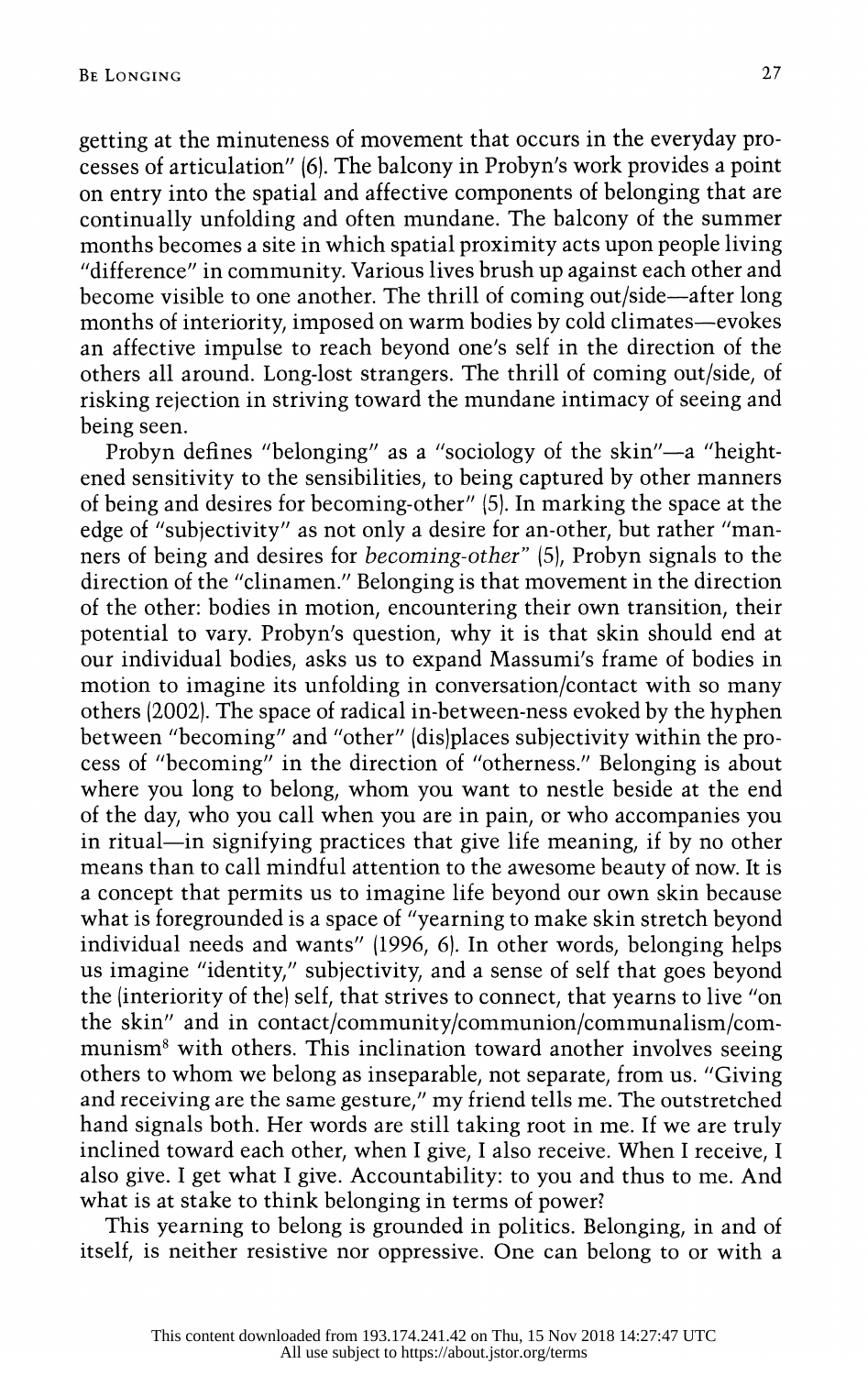skateboarding group, a white man, a community of color, or the Ku Klux Klan and feel the desire for connectivity being produced and conveyed. A sense of national belonging often evokes military patriotism, corpo rate belonging evokes competition, and belonging to whiteness evokes a sense of entitlement that the world is our oyster. Thus it becomes vital to interrogate the conditions and effects of inclusion within various sites of belonging. The ways in which hegemonic discourses "hail" us as sub jects can thus be rethought through belonging: not only in terms of how power hails us, but also the ways in which power may be hailed by us as a resistive reinscription. Both gestures—the ways in which ideology interpellates subjects and "differential belonging" as subjects hailing ideology-are mapped to belonging. Here I trace the former and the latter in the final section.

 Interpellation may be read as a function of hegemonic belonging. What often gets overlooked in the framework of "identity" (or "location" as above) are the ways in which dominant identity categories interpellate subjects through regulatory practices that essentially condition belong ing. From the perspective of identity, one is merely white or female or heterosexual, or all three, and this identity conditions one's standpoint in various ways that must be interrogated (see Frankenberg 1993). But in thinking belonging, these identities are placed into motion and the terms and the effects of inclusion/exclusion come into sharper focus. And with these come the possibility for the formation of critical and collective modes of agency, as well as new demands for accountability. For, if as Simone de Beauvoir argued long ago, "one is not born a woman, but made one" (1989)—then how can we become active participants in this making? How can we become accountable for the processes which produce us? Or is it more convenient to remain continuously (re)produced as effects of power?

 With these questions as points in this cartography of belonging I turn to two intertwined discourses of hegemonic belonging: whiteness and heterosexuality. These are thought here not as identities, but as modes of belonging. This shift aims to reveal the often overlooked conditions of belonging that these forces impose, as well as their effects on resis tive and/or transformative affinities. My interest in these forces arises from my own shifting notions of belonging across time and space. Once I strongly identified with white and heterosexual belongings. Racial assimilation is a big part of it, all of us striving to gain power by fitting in, by putting those who hold power at ease by being like them, by belong ing to them. I identify with Cherrie Moraga's account of her "mother's desire to protect her children from poverty and illiteracy" (2000, 43)—as my mother ushered us into Anglo cultural belongings, although we were not at risk for either poverty or illiteracy, really. Yet the sentiment that the "wolf was always at the door" lay like a heat wave over our suburban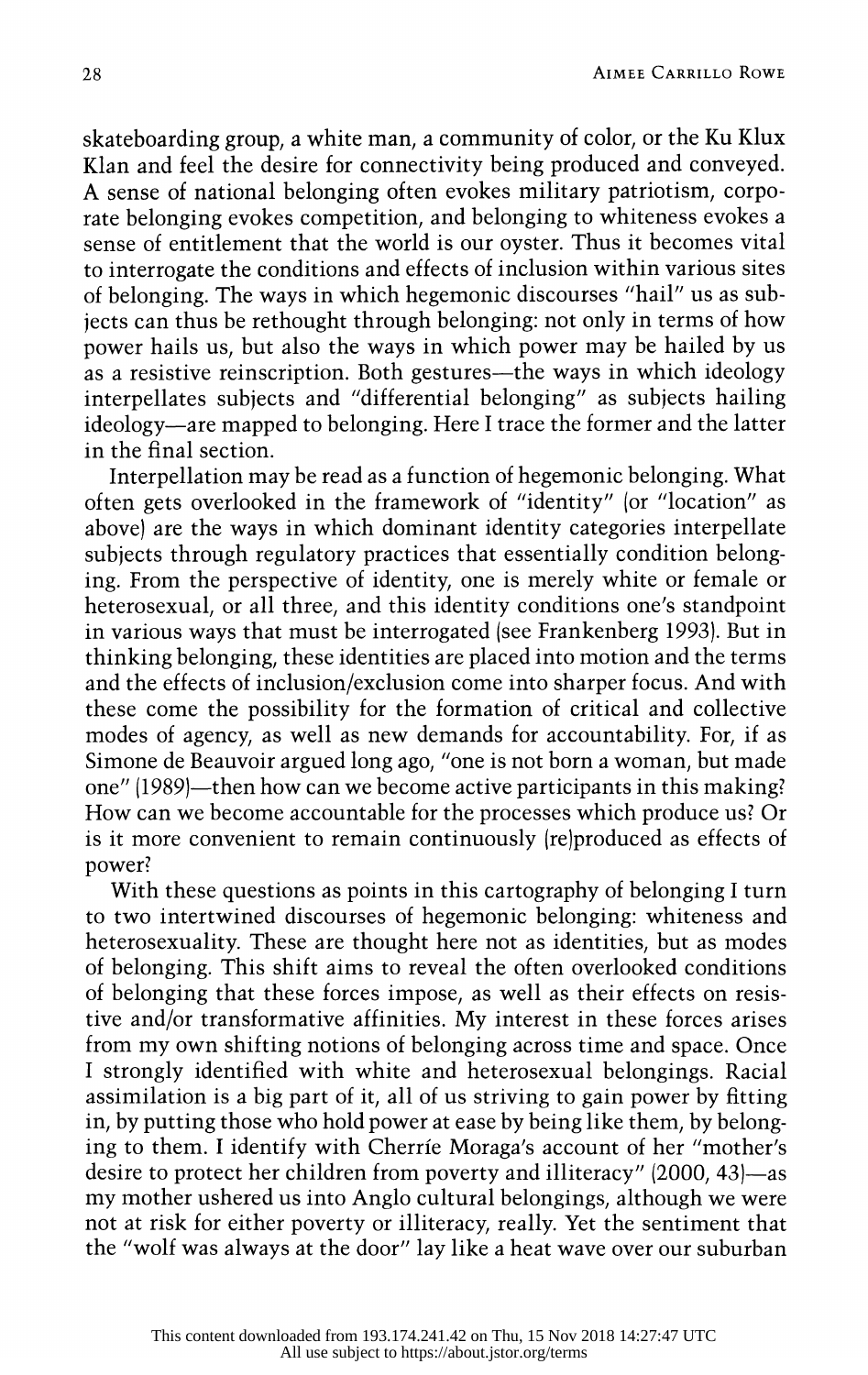home in Riverside. My increasing awareness of white longings for inclu sion-as-safety in an otherwise unsafe world of scarcity was accompanied by my desire for intimate belonging to and with women. The latter grew, and grows, with the help of my friends like Rebecca who showed me how my heterosexual privilege excluded and erased her. I never realized that as the popular white male academic held the door open for me, it slammed in her face as soon as I walked through. I never realized how I participated in slamming doors on other women, let alone my best friend. But she taught me that through wretched moments in which our rage got played out on one another. Rage that is now consolidated and redirected as love.

 One of the central preoccupations of the critical study of whiteness is to name and specify the particularities of whiteness to reveal how it secures its power through its seeming universality. Whiteness defines the norm within racial registers against which the "other" is defined, and thus always secures power through its unmarked positioning within the field of race. As Ruth Frankenberg writes in her founding text within this field, White Women, Race Matters, "Naming 'whiteness' displaces it from the unmarked, unnamed status that is itself an effect of dominance" (1993, 6). How might we rethink such effects, as well as the normalizing processes through which they are produced, through cartographies of belonging?

 One move that some scholars within this field are making is to call attention to social processes through which white privilege is maintained. For instance, Aida Hurtado notes the "oxymoron" of "white solidarity" when she states that "Ultimately, white privilege depends on its members not betraying the unspoken, nonconscious power dynamics socialized in the intimacy of their families" (1996, 149). Such modes of belonging are not limited to white people, for as George Lipsitz notes, "One way of becoming an insider is by participating in the exclusion of other outsid ers. An individual might even secure a set on the Supreme Court on this basis" (1998, viii). By drawing attention to the intimate practices of white ness as a condition of belonging, Hurtado and Lipsitz's insights expose the intimate structures of whiteness, not only as an identity to which one reverts or aspires in order to gain racial privilege, but more important, a set of regulatory practices to which one must submit in order to establish one's-self as insider. They reveal those exclusionary practices to which we submit in order to belong. "Willful ignorance," Jane Lazarre calls it. Participating in the dynamics of a zero-sum mode of power that secures unearned privilege is the condition for belonging, and as Lipsitz notes, this entails excluding others from belonging. Often framed in our cur rent cultural climate as "color blind," this "white solipsism" places white accountability at odds with accountability to racialized groups. To speak of unearned privilege and unfair (dis)advantage is to be accountable for race privilege and simultaneously to betray whiteness.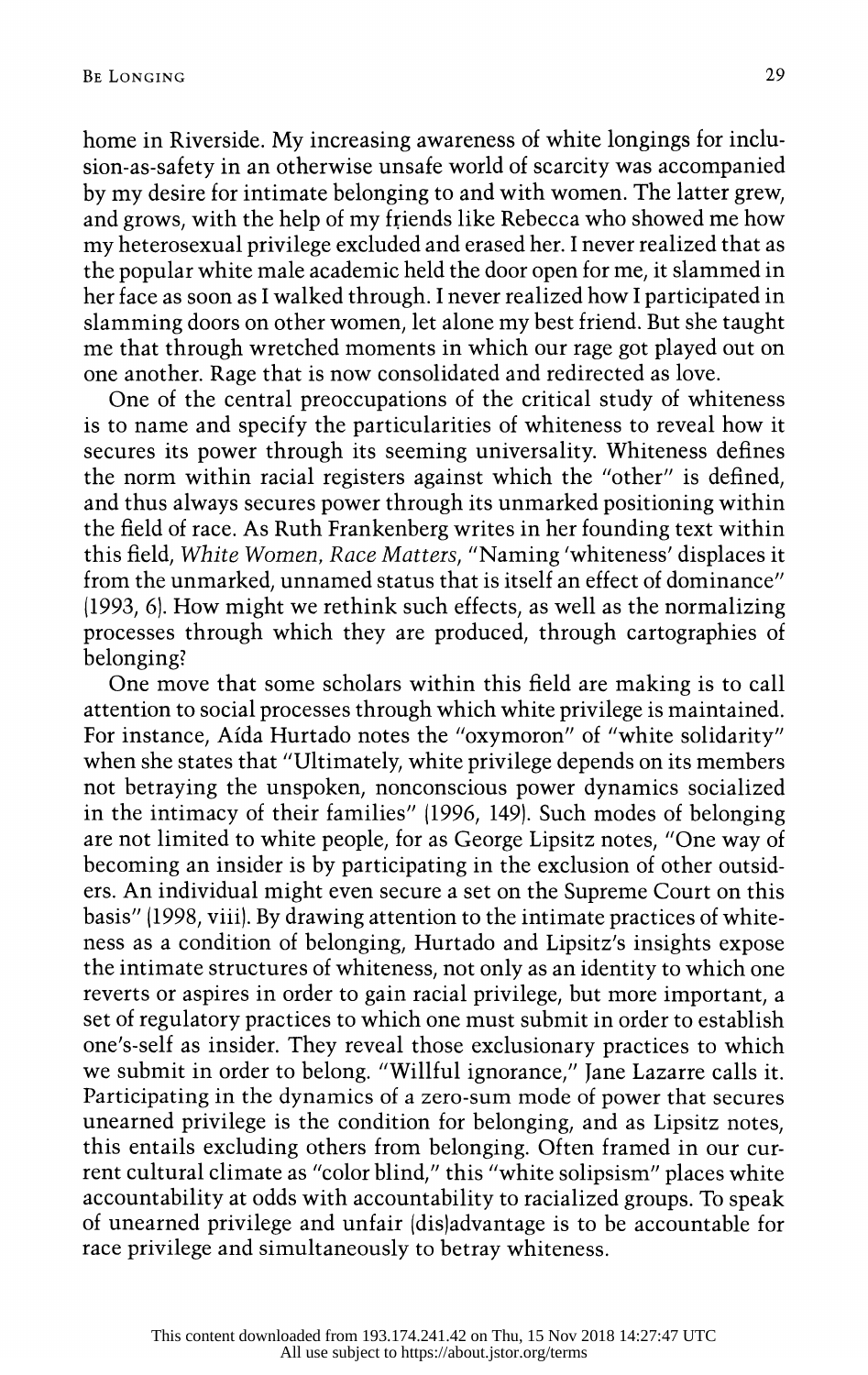In this sense, we understand whiteness as a mode of belonging in order to dismantle its force of privilege and marginalizing tendencies. This read ing reveals an underbelly of whiteness that may be exploited by those who seek to challenge its juridical apparatuses. If the hegemony of whiteness is contingent upon both whites and people of color abiding by its norms, and striving to belong within its ranks—then what happens when we begin to challenge these norms and seek alternative, counterhegemonic sites and modes of belonging? How do we assess the resistive or recuperative effects of such transracial identifications as "passing" for white, assimi lating to whiteness for people of color, or for white "slumming" across racialized, classed, and heterosexed barriers?<sup>9</sup> I return to this question in section three, but now I wish to make the point that belongings in which we become accountable to power can produce a space of alterity, a space of resistance, and spaces that disrupt these hegemonic forms of belonging. Belonging, then, is intimately tied to power. It is an affective force that can be used to reproduce and/or to challenge whiteness as a hegemonic form.

 But whiteness does not exist as a field of force in a socio-cultural vacuum. Indeed, whiteness intersects with other normalizing discourses of belonging: heterosexuality, middle-classness, Christianity, nation alism, masculinity, ableism. Each of these intersections needs more adequate attention in order to more adequately map the production of nor mative privilege and how it wields power to hail subjects into hegemonic forms of belonging. Indeed, heterosexuality, and other structuring forces of privilege, shares with whiteness its seeming invisibility to those who reap advantage under their umbrellas. As Adrienne Rich pointed out in her well-known essay, "Compulsory Heterosexuality," feminist scholars do not even see that they are reproducing the normalcy of heterosexual ity in their exclusive treatments of gender that erase sexuality. Hetero sexuality becomes a "compulsory" mode of interacting with people. Its invisibility undermines our agency: we cannot alter that which we cannot see. Monique Wittig echoes Rich's observation when she writes of "the straight mind," which "cannot conceive of a culture, a society where heterosexuality would not order not only all human relationships but also its very production of concepts and all the processes which escape consciousness as well" (1992, 28). This "straight" mind also blocks our vision of various and shifting modes of belonging that queer gendered norms of belonging.

 Because such processes are invisible to the "heterosexual mind," they function as a normalizing force that tells us who we can be in relation to others, to whom we can rightfully belong and how. Rich points out that such forces tell us to and with whom women must belong (men), as well as those to whom women may not belong (other women). Compulsory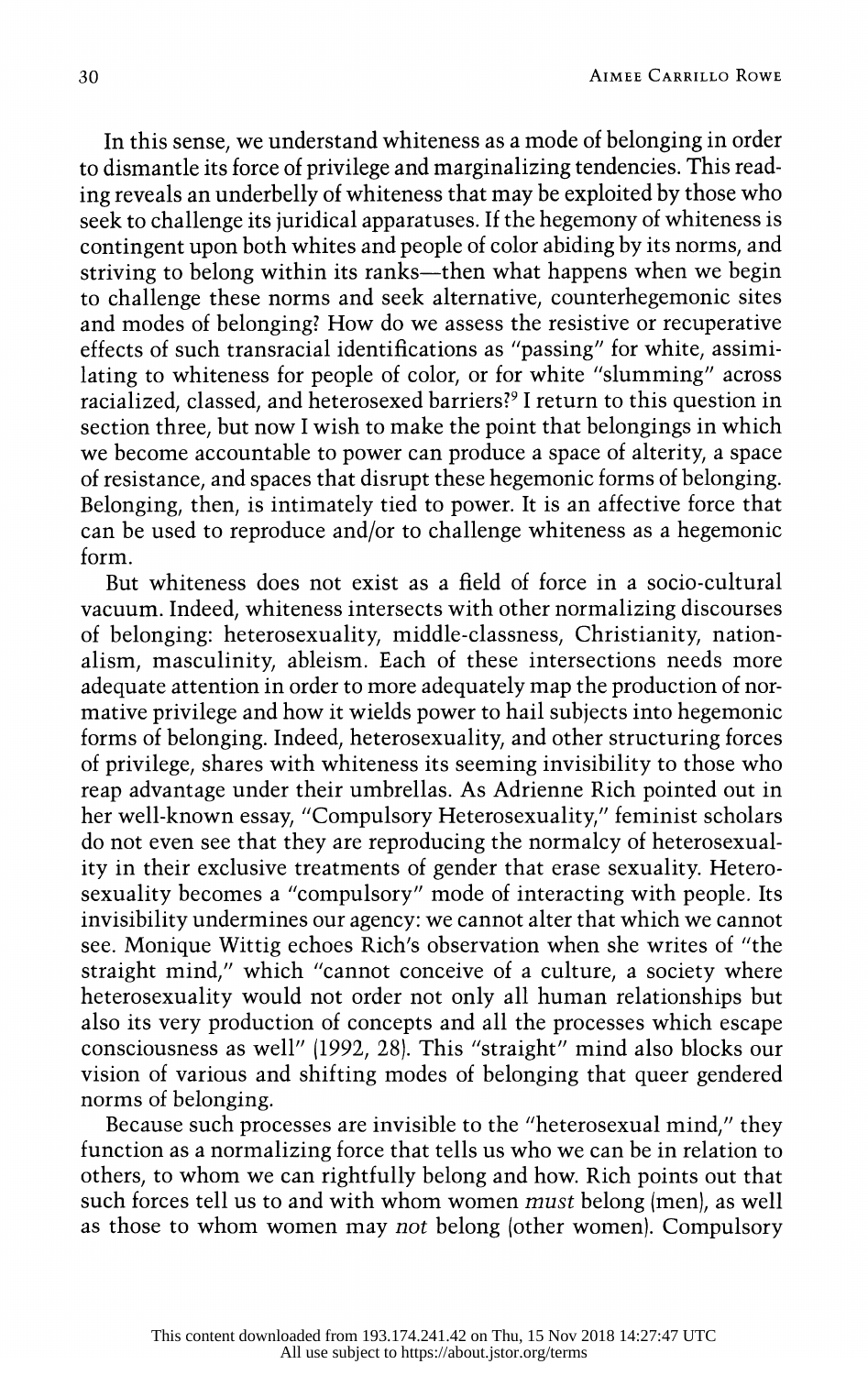heterosexuality positions women to compete with each other for male attention and approval. Thus the desire to belong to and with men func tions to discourage communities of belonging to and with other women. How many doors will we slam on our "sisters" in our efforts to see and be seen by men in power? As with whiteness, heterosexuality conditions women's accountability to men, which demands that we not be account able to each other. If, as Audre Lorde says, women fail to meet the chal lenges that face us as women seeking to forge alliances with other women, it is a failure of the imagination. Compulsory heterosexuality disciplines our imaginations. It teaches women to decode each other's bodies as sites of competition and comparison, as opposed to compassion, community, and belonging.'0

 And what is at stake in the interface between whiteness and hetero sexuality? Mason Stokes writes in The Color of Sex that "whiteness bears a necessarily anxious relation to reproduction, a relation mediated through the not-always-dependable structure of heterosexuality" (2001, 16). She explains, along with Richard Dyer (1997), that the reproduction of whiteness is contingent upon desire as a sexualized mode of belonging that makes for an "inherently unstable quantity—part longing, part repul sion, part fascination, part horror" (17). In other words, heterosexuality is necessary to the reproduction of whiteness, both literally and figuratively. The white family, the white nation, and the birth of white offspring are all contingent upon white heterosexual coupling. And yet it is precisely this dependence of whiteness upon heterosexuality, particularly on desire, that destabilizes whiteness. Colonial desire spans racial and cultural boundaries, producing mixed offspring who either pass or are/become "other" (see Young 1995; and Hurtado 1996). Heterosexuality as reproduc tion within the affective bounds of whiteness, positions white women in the ambivalent space of being simultaneously pure and not pure (Dyer 1997). This ambivalence constitutes the "double bind" that women face as they navigate belonging within white and heterosexual cultural spaces (Frye 2001) and is one that I believe may be rewritten. The uneasy space in which it positions women who love each other in unequal relations becomes a naturalized default mechanism through a series of reiterations that "norm" it (Butler 1993), but only through the failure of imagination. How to expand the imagination?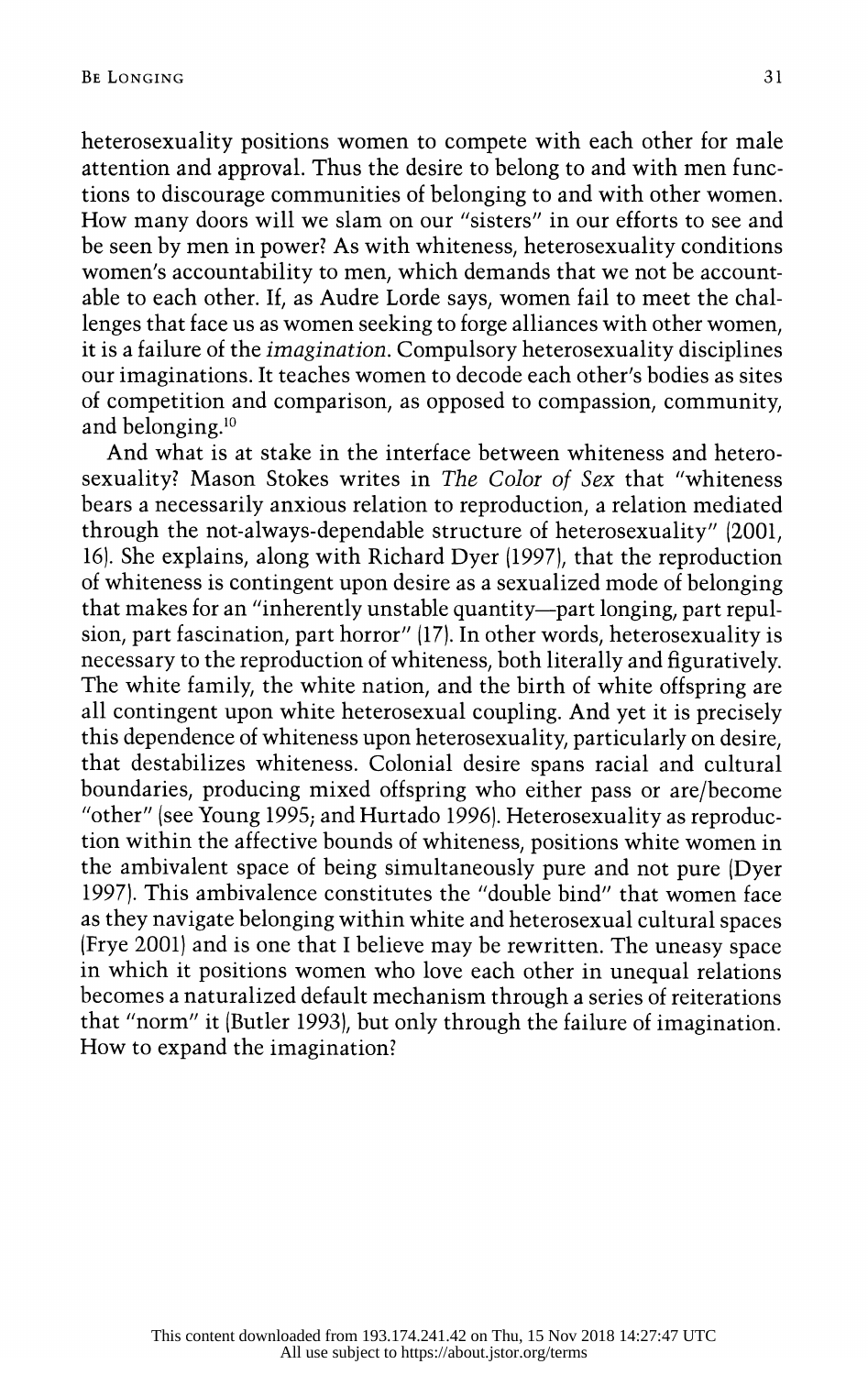### Differential Belonging

 [Tihe differential mode of consciousness functions like the clutch of an automobile.

-Chela Sandoval, Methodology of the Oppressed (2000, 58)

 Above I argue that the presumption of belonging that undergirds domi nant identity formations, such as whiteness and heterosexuality, erases the choices that we make around our belongings which are constituative of our identities. This erasure fixes identity, however unintentionally, in individualistic terms: "I am." The transformative possibilities of a "poli tics of location" are limited by such oversights. The absence of critical interrogations of the conditions of possibility for hegemonic modes of belonging produces two erasures critical to forging resistive or transfor mative modes of belonging: agency and accountability. It erases agency because it positions the scholar/critic/activist as always already belong ing to a group, but fails to call attention to the ways in which subjects negotiate the hegemonic hailings and/or counterhegemonic affiliations that s/he per/forms. This move, in turn, displaces critical interrogations of accountability that condition belonging by skipping over this phase of the process of identity formation. Whiteness and heterosexuality, for instance, "interpellate" subjects to and through the privileges of belonging to these identity groups.

 Here I wish to pose an alternative mode of interpellation: differential belonging, to call attention to the ways in which we are already consti tuted in and through often overlooked modes of belonging, and also to suggest a resistive command. In terms of the latter, Chela Sandoval writes in Methodology of the Oppressed of a "differential" form of resistance, or consciousness, which weaves between and among oppositional ide ologies and, unbound by any one particular ideology or an adherence to consistency, gains power through the tactical agency enabled by its fluid ity. As such, differential resistance strives for Althusser's "hoped-for but unachieved 1960s' 'science of ideology"' in that it is "the citizen-subject who interpellates, who calls up ideology" (31). She writes:

 I think of this activity of consciousness as 'differential,' insofar as it enables movement 'between and among' ideological positionings.... The differential represents the varying; its presence emerges out of correlations, intensities, junctures, crises. Yet the differential depends on a form of agency that is self consciously mobilized in order to enlist and secure influence; the differential is thus performative. (2000, 58)

 Sandoval compares differential consciousness to the clutch in an automo bile, the mechanism that permits the driver to decide, from moment to moment, how the engine's power is used. When you use the clutch, you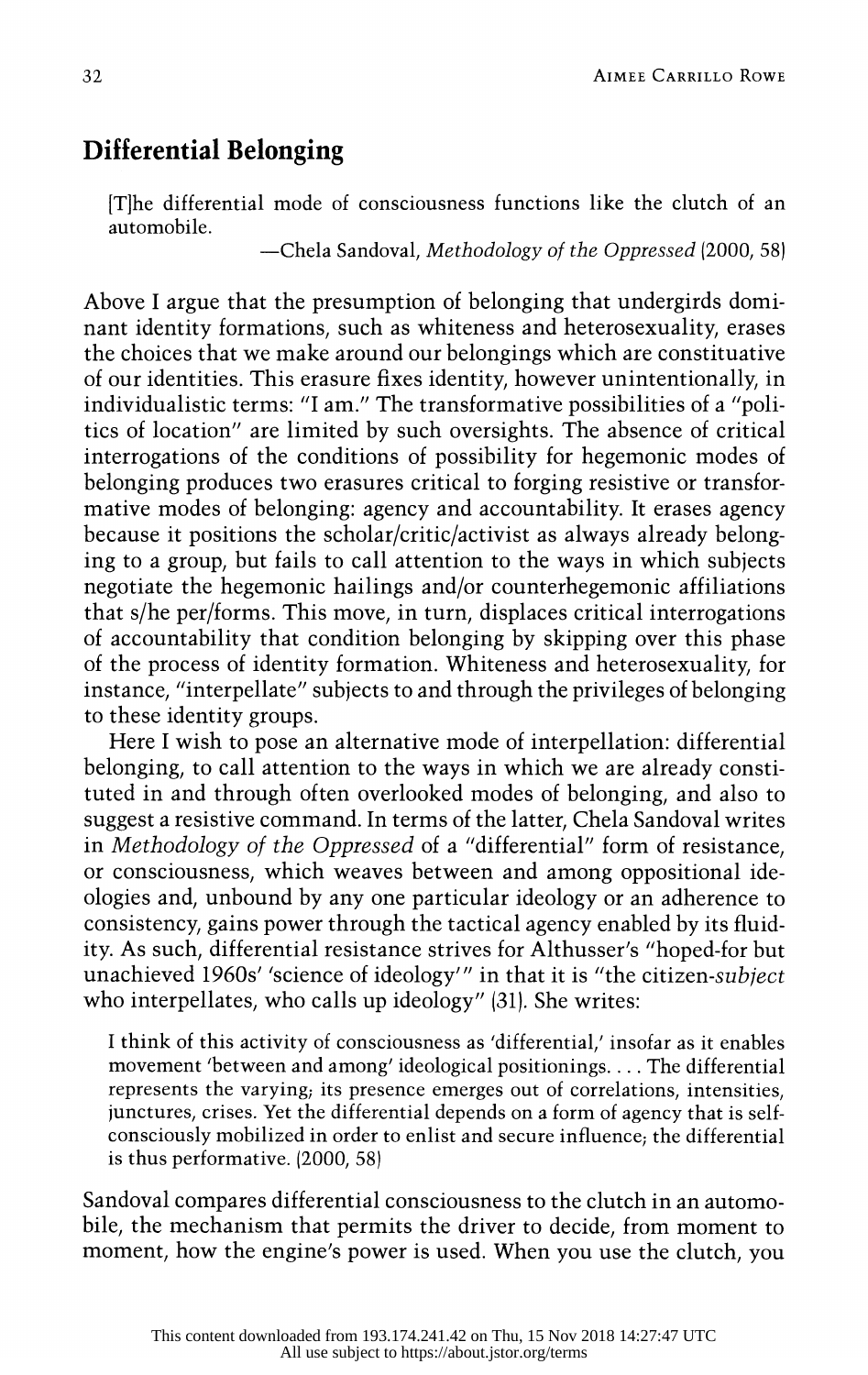momentarily disengage and then reengage the gears, crucial to the car's movement and your ability to control it.

 It is this movement across ideological positionings that I wish to draft to belonging. Differential belonging, like differential consciousness, allows us to move among different modes of belonging without feeling trapped or bound by any one in particular.<sup>11</sup> The point is not to be correct, consistent, or comfortable. We need not, or cannot, be the same person everywhere-in different communities, on different occasions, at differ ent times in our lives. We may move among various stages of belonging throughout our lives. Our relational needs may shift over time and across space. And as we move among these sites, the contradictions and crises that arise are most instructive of our becoming.

 The four modes of consciousness Sandoval describes can also be read as modes of belonging. They are: Assimilationist, Revolutionary, Supremacist, Separatist.<sup>12</sup> Each consciousness, translated into conditions of belonging, suggests a way of being together, a way of structuring social relations.

 1. Assimilationist: In assimilationist belonging we want those in power to recognize us as equals. Even though we recognize ourselves as different, and are recognized that way by others, we don't emphasize those differ ences when we are assimilating. We want those in power to value our uni versal humanity over our departures from what's valued by dominant cul ture. Our struggles will take place on a variety of fronts: in our families, in our workplaces, with our friends, and sometimes with the government and the legal system. For example, if we are queer, we may want the right to marry, to have legal parental status over our children, and to visit our partners in the hospital. I want my mom to treat my queer relationships with the same legitimacy she extends to the heterosexual partnerships of my siblings. If we are people of color, we want to be seen as legitimate colleagues, as acceptable lovers and friends across racial lines, as people worthy of equal access to housing, employment, and education. I want my colleagues to legitimate my scholarship, seeing it as equal to their own, not reduced to "Chicana," "cultural," or "the minority" perspective.

 2. Revolutionary: In this mode of belonging, people of difference rec ognize and value our difference as the foundation of our humanity. We are not trying to assimilate, but to show people of privilege and ourselves that our humanity is being damaged by the current social arrangement. We criticize the broader culture because reaping its rewards would require that we set aside too much of ourselves in order to belong. We seek to create a larger society that allocates and defines power differently. For examples, within NWSA, an historically white dominated feminist orga nization, a multiracial group of feminists works to reconstruct the orga nization to be more inclusive and self-reflexive. At the University of Iowa, I work with several white male colleagues to reconfigure an intellectual site and community outreach group to address and transform power.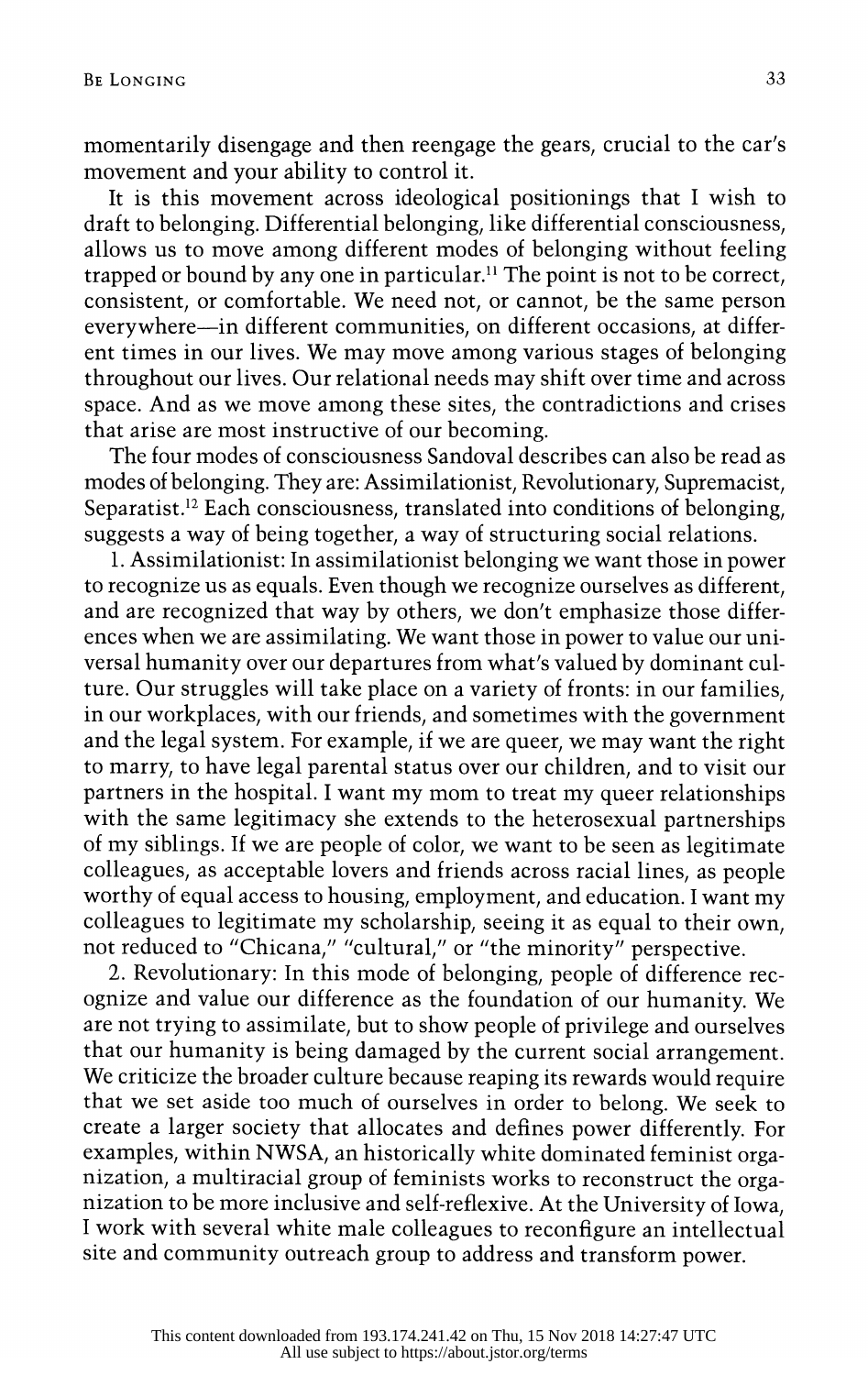3. Supremacist: In a supremacist mode of belonging we recognize our differences and want them to be recognized and valued. We believe that these differences make us better, that they provide us with a particular vantage point on social relations that create new visions for social change. We want to share those visions with the wider world to transform the sites of belonging we inhabit. Because of these visions we believe people in power should entrust us to lead. For example, many of my friends belong between cultures, identities, nationalities. Our locations are constantly placed in motion as we relocate, go home, build new relations, and end old ones (see afterword). Our shifting vantage points allow us to see new possibilities for love, community, home. It is precisely these shiftings that we hold out as a vision here.

 4. Separatist: In separatist modes of belonging, we not only recognize our differences, but we value them and seek to nurture them solely among people "like us." This mode of belonging can be vital when the work of engaging the wider world becomes draining. Separatism offers an impor tant site to dream, to create visions and try them on with others who begin with similar assumptions, politics, and experiences. And some times these visions and dreams remain exclusively within our ranks, intended to sustain us, not the wider world. For example, sometimes at the end of a day spent in the white workplace, people of color need to come home and just be around other people of color and/or antiracist whites. Or for queer people there is a pleasure in going to a queer bar, knowing that you can dance and play among people who share alternative assumptions about loving. Last summer I attended a conference open only to women of color-this organization (INCITE) operates separately at this time so it doesn't have to expend its energy preventing privileged people from taking over.

 5. Differential Belonging: In differential belonging, we recognize the lessons that come from moving among these various modes of belong ing. While each mode provides a vital component to our growth and the formation of our politics, becoming stuck in any mode or seeing modes as mutually exclusive can be counterproductive. It is precisely the move ment across these modes that allows us to be politically productive. Our separatist belongings can nurture the work we do when we are assimilat ing; our supremacist belongings can provide insights into our revolution ary belongings. We may engage in more than one mode of belonging at the same time, and the emphases on different modes of belonging will shift throughout our lives. For example, a Chicana friend of mine came to see me deliver an earlier draft of this paper to a group of my white male col leagues. "Why do you work with these people?" she asked me afterward, over drinks. Part of the answer is that here I have some power and I'm using it to revolutionize this group. Part of it is that in learning to talk to these white male academics about my work I am learning to talk to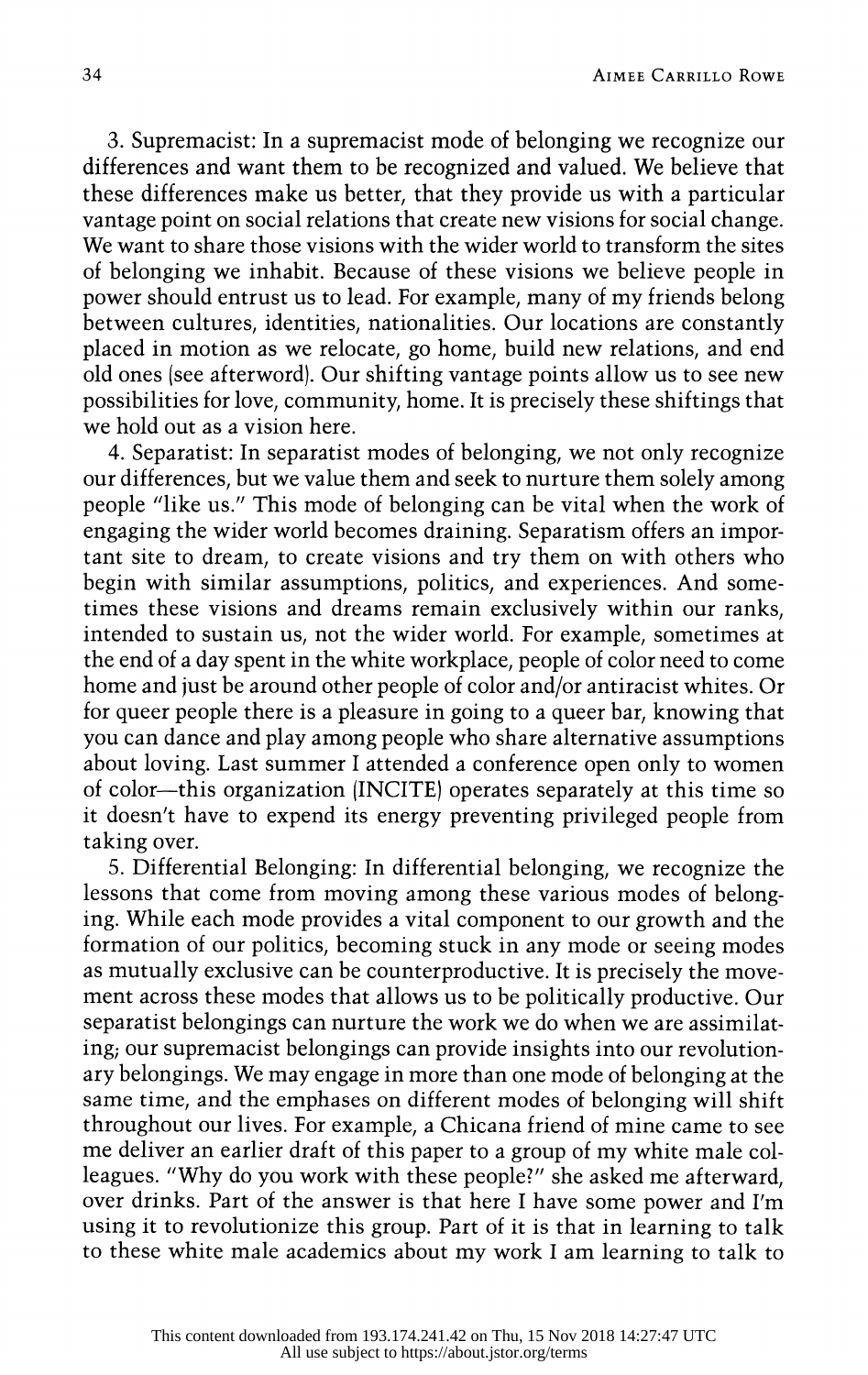<sup>35</sup><br>my father. Her work is different. She is coming out, leaving her husband<br>and their Chicano community: "What I need right now is to talk to other and their Chicano community: "What I need right now is to talk to other Chicana dykes." We all have work that is urgent now, and new work that will present itself when this work is done. New modes of belonging will become more appealing or necessary as our work clarifies itself. I am not less political because I am building community with these white men (assimilationist/revolutionary), and her work is no less legitimate because she is seeking other Chicana dykes (separatism/supremacist). There is no one superior mode. There is no judgment because we trust each other's politics. There is a recognition that resistive work must be done on a variety of fronts and in this moment over drinks, these fronts intersect and inform one another.

 Differential belonging calls us to reckon with the ways in which we are oppressed and privileged so that we may place ourselves where we can have an impact and where we can share experience. The key to differen tial belonging is that you do not have to be someone, in terms defined by identity politics, in order to do the political work that differential belong ing entails. The conflation between identity and politics is unnecessarily limiting. For instance, some of my white female students, when we read brilliant woman-of-color theorists, worry that they cannot produce such theory because they are not as oppressed. They worry about their privi lege. But good theory does not arise naturally from dark skin. It arises not merely from experiences of oppression but from grappling with those experiences and their larger social and political connections. Interrogating the politics of our belonging is something that anyone can do and all of us should do, regardless of the degree to which we are privileged. Good criti cal/feminist theory emerges from placing ourselves in community with visions of social justice. Placing ourselves there with a certain openness and the intention of being transformed. When we place ourselves with people aware of their oppression, we begin to see how we are implicated, to wrangle with the connections between privilege and oppression, not as abstract concepts but as constituting "our" lives. As we engage in dif ferential belonging and the consciousness that arises from it, women of privilege can build a more radical feminist vision through their belonging in communities of difference.

 For instance, Ann Russo, who identifies as an antiracist white feminist, recounts that "for many years as an active feminist I thought issues of race and class were important to deal with in the women's movement. Yet until I began to work and hang out with women of color, I did not fully understand the enormous ramifications of multiracial groups of women developing feminist theory and working together for social change" (Russo 1991, 297). Ruth Frankenberg, whose work is largely responsible for ushering in the current wave of critical whiteness studies, echoes Russo's account: "by going where Estée went, meeting who she met, part of the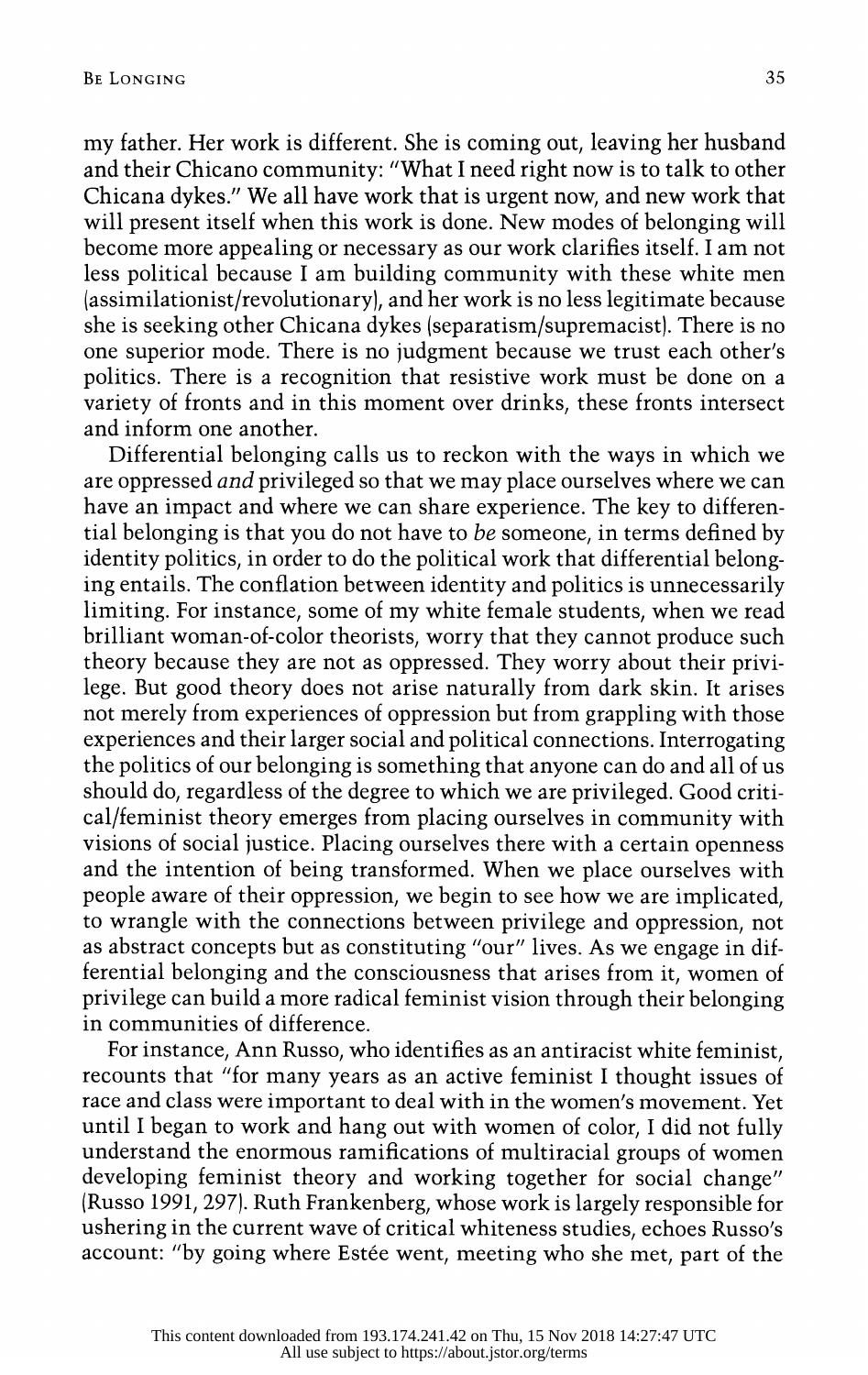time living  $\left[$  in her community $\left[ \ldots \right]$  - my worldview, my sense of self and other, of history, identity, race, class, culture, were remade" (1996, 12). In alliances across power lines such transformations become possible. Russo and Frankenberg describe their shifts as not merely intellectual but also affective, palpable, and experiential. The meanings we make along side of those we love, particularly across lines of difference, allow us to remake our assumptions and widen our vision of the political field.

By rendering visible the conditions and effects—both oppressive and libratory, and more often both-of belonging, the multiple sites and communities to which we belong or don't belong become apparent. This awareness pushes us to consider the political, social, and spiritual effects of our choices to belong. This is not to suggest that belonging is merely free-floating and that we are free to choose our belongings outside of the bounds of power. As Kamala Visweswaran warns, "Not all identities are equally hybrid, for some have little choice about political processes determining their hybridization" (132). Likewise our belongings are condi tioned by our bodies and where they are placed on the globe. And yet, the point of "differential belonging" is to call attention to the multiple paths we may travel in our circles of belonging, and to consider the implications for each on the other. It is not to be bound by the regulatory practices of any particular group nor by the need to remain consistent or "pure," but rather to take a risk and move in the direction of multiple others. As in "becoming-other."

 Transracial feminist alliances offer one illustration of this move of dif ferential belonging. Women of color have called attention to feminism's whiteness for the past two decades, yet relatively few white women have seriously wrestled with the implications of these critiques as laying the groundwork for a "more possible" (Lorde 1984, 184) feminism.'3 As Mora ga's words about white women's lack of longing for the presence of women of color reveal, belonging figures centrally in this struggle. Russo's and Frankenberg's accounts of the transformative effects of forging deep affec tive and political ties with women of color demonstrate this point. For these women their lives, their identities, their relationships to whiteness, their affective investments in relations of domination and resistance have been altered (see also Bulkin, Pratt, and Smith 1984; Frankenberg 1993; Frankenberg 1996; Harris 2000; Moon 1999; Russo 1991; Segrest 1994; Thompson 2000). The presence of transracial alliances often anchors a process of transformation that goes beyond intellectual understandings of power and privilege and moves into the realm of embodied knowing.

 I want to draw attention to what is at stake in such intimate forms of knowing as twofold: that power is remade within such relations, and that transracial belonging becomes a vehicle for walking a healing path of awareness. As Albrecht and Brewer write in their introduction to Bridges of Power: Women's Multicultural Alliances, "We believe that the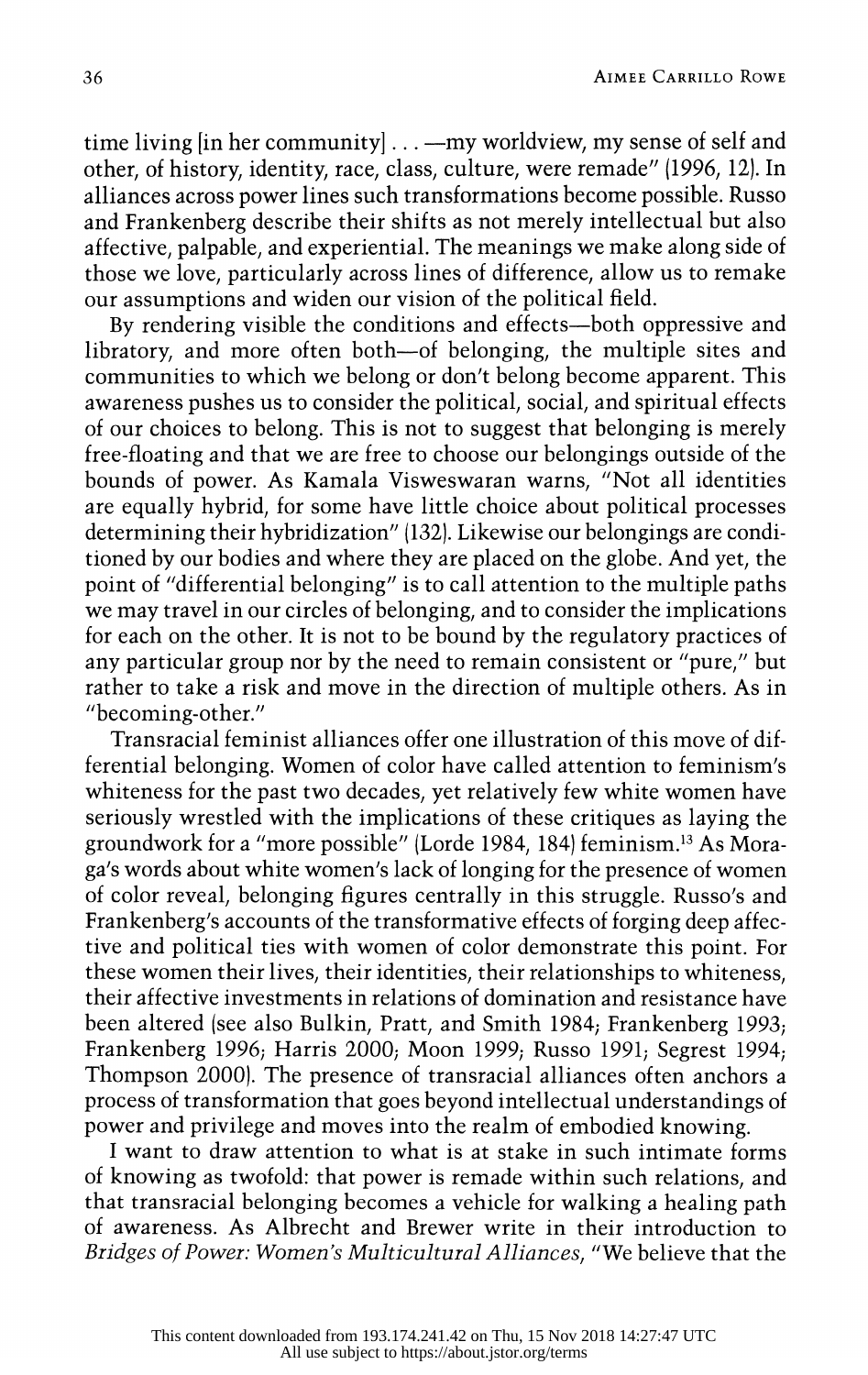BE LONGING<br>boundaries of doubt, pain, and fear can be overcome. If we are to success-<br>fully mediate these boundaries, it is critical that we listen and respect fully mediate these boundaries, it is critical that we listen and respect each other, learn about our differences, and make ourselves vulnerable" (1990, 6). This kind of critical and intimate work transforms how power functions between and among women. They continue by marking dif ferent forms of power: "power over" and "power with." As I argue above, hegemonic belonging entails a turning away from others, which is also a lack of accountability to others whom are excluded from the powerful group(s). Thus "power over" others functions through such exclusionary modes of belonging by defining power as a limited and scarce resource that must be hoarded and doled out. It also relies upon (potential) mem bers holding something of value to the group as contingent for inclusion (it might be financial security, public authority, "good" looks).

 Yet "power with" envisions power as creative and generative. Energy that is expended is also received—giving and receiving are the same ges ture in resistive belonging. Differential belonging is based on inclusion as a vehicle to move as with hooks' notion of the revolutionary potential of the powerful view from the margins. This means reconsidering what counts as "value," particularly within the choices we make around belonging. For example, Mab Segrest in "Of Soul and White Folks" raises the question that riddles folks doing work on whiteness and antiracism, "Why should anyone give up such privilege?" (2002, 158). Her response is that the vehicles of domination through which white power is secured take a toll on the soul so that "whites lose comfort of the nonmaterial kind: ease, well being, consolation, help, solace, and relief. In acquiring hatred, whites lose feelings and practices of love" (159). She notes that the business of therapy serves as a bandage to cover over the broader social and political forces through which such alienation of domination occurs. Such forms of recovery locate damage within the individual. Not the subject of belonging, but rather the isolated, alienated individual who is charged with illness and must seek the courage to individually conquer it. The battle over wider issues of social justice, then, often takes place through individualized outlets: drug use, alcoholism, stress-related illness, eating disorders, and sexual abuse (160).

 As we choose belongings based in "power over" others, Segrest con tinues, we participate in an "anesthetic aesthetic" in order to deal with this pain. Aesthetics, from "to perceive," and its prefix, "insensibility. . . the loss of sensation without a loss of consciousness" (164). The diaries of slave mistress Mary Boykin Chestnut (in Segrest 2002) illustrate the operation of the anesthetic aesthetic. Chestnut writes of:

 a mad woman taken from her husband and children. Of course she was mad, or she would not have given her grief words in that public place. Her keepers were along. What she said was rational enough, pathetic, at times heart-rendering.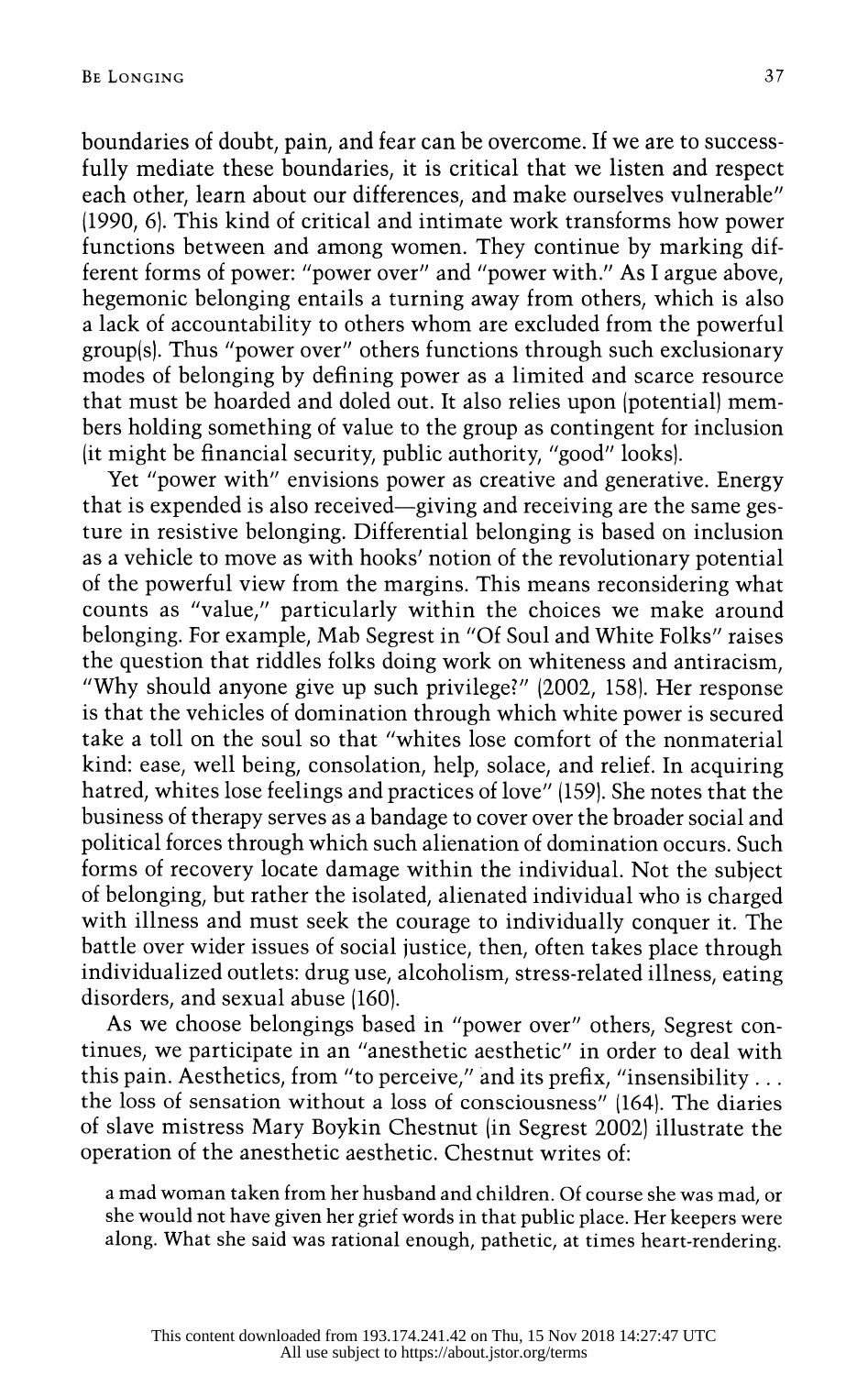It excited me so I quietly took opium. It enables me to retain every particle of It excited me so I quietly took opium. It enables me to retain every particle of<br>mind or sense or brains I have, and so quiets my nerves that I can calmly reason<br>and taken wise algins a solution of the sense of the sense o mind or sense or brains I have, and so quiets my nerves that I can calmly reason<br>and take rational views of things otherwise maddening. (165–6)

 Segrest writes of the heartfelt response that the scene evokes in Chest nut, but that this longing toward the other ("becoming-other") is quickly contained through the ingestion of opium. The drug allows her to remain "rational" in the face of an "otherwise maddening" situation. While her response is empathic, Segrest notes, Chestnut has "neither the resources, nor the courage, and resorts to opium to short-circuit the transforma tive process. Seeing implies action, unless the paths of perception are blocked. Action expands perceptions because it shifts and enlarges our point of view and our capacity and motivation to process bigger chunks of reality" (166). The transformative process that is short-circuited here is conditioned through hegemonic belonging. Because Chestnut belongs to white U.S. culture as a woman, she is bound by various regulations: to not speak out; to remain "rational," which is literally disembodied; to remain separate from the slave woman, even though she identifies with her grief. The costs to both Chestnut and the slave woman are incalcu lable, but the bounds of belonging prohibit the possibilities for addressing and altering them.

 The practices of this anesthetic aesthetic are still very much alive. They involve segregation, separation, and exclusion. Living in these ways precludes us from intimate knowledge of the struggles and joys of each other's lives. Differential belonging entails navigating across such bound aries of difference to build intimate knowledge of that which lies between self and other. Thus differential belonging becomes a vehicle for healing by empowering us to cross the lines of separation that deaden and wound. For instance, Becky Thompson writes as the white lesbian mother of a black son in Mothering without a Compass wherein she builds on This Bridge Called My Back through her own "heartfelt grappling" to develop a concept of "bridge work." Thompson reveals the intimate channels through which knowledge of one form of oppression can be used to under stand other forms of oppression. So her lesbianism can become a vehicle for understanding racism and vice versa. Her son was able to speak more freely about his experiences with racism when issues of homophobia came up in their conversations: "It was when I said that not everyone can be counted on to deal well with issues of prejudice against gays and lesbians that he talked about not trusting very many people to understand the isolation and hurt he feels as an African American child" (129-30). And, perhaps even more important, what is gained here in "translation" is a deeper sense of empathy and belonging across lines of difference.

 Thompson's move toward "bridge-work" was influenced by Mab Seg rest's early work on whiteness and anti-racism, My Mama's Dead Squirrel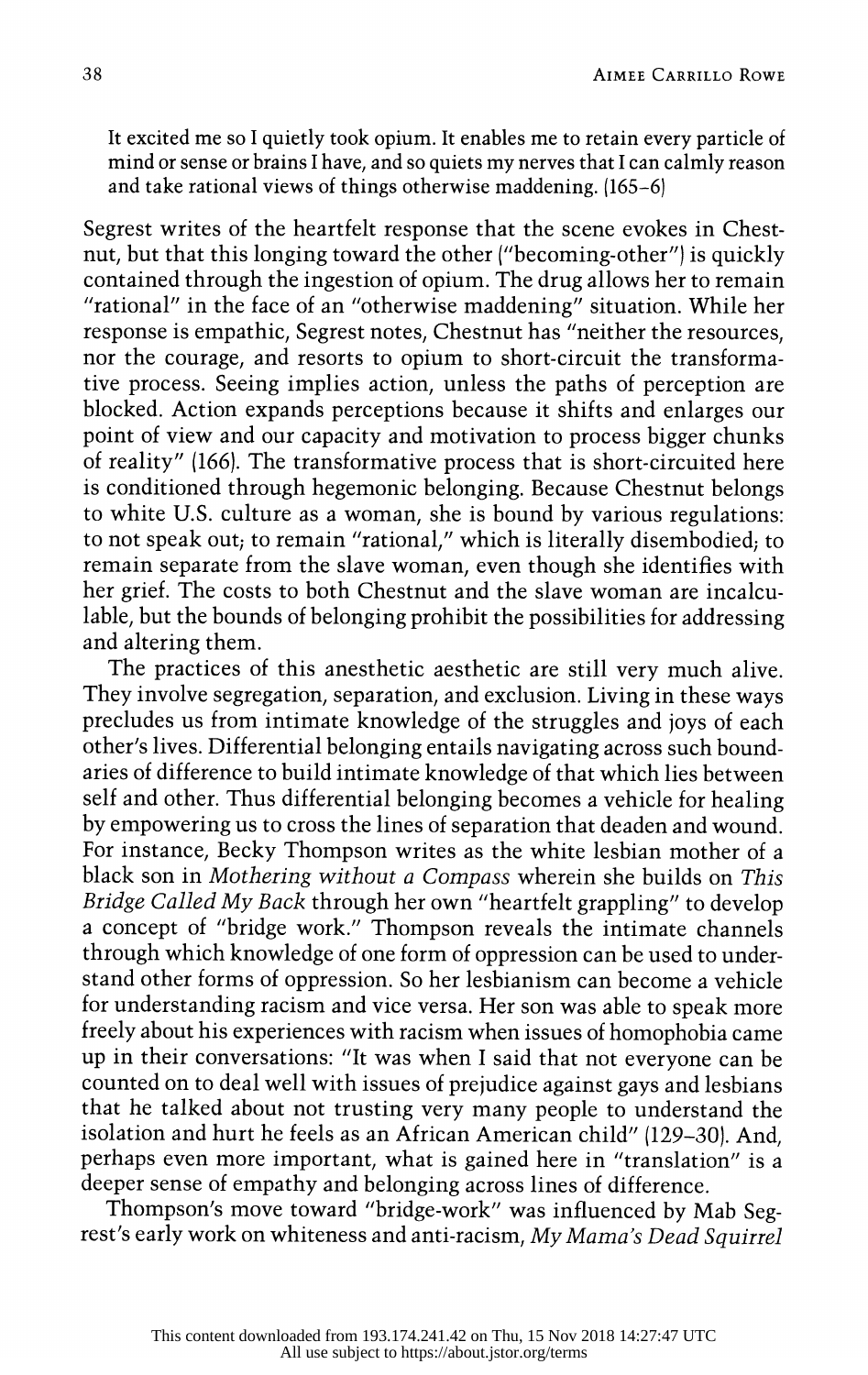(Thompson 2001a). Segrest writes of the cross-racial identification that her lesbianism enabled as she began to come to feminist- , race- , and lesbian-consciousness:

 The pain of it was compounded by my growing but unacknowledged lesbian ism. Increasingly I sensed that I was different from my girlfriends. I felt very alone-the source, I think, of my identification with the Black students walking across the breezeway... But another part of my feelings—and perhaps this is what separated us [her and her mom]-came from my identification as a lesbian with outsiders. I think I knew deep down that people who said *nigger* also said queer-and killed both if they could. (1985, 165-6)

 In this sense, Segrest's un-belonging, or sense that she was endangered by those with whom she should have been "at home," becomes a vehicle for her to resist the hegemonic pull of white Southern modes of belong ing. She is either unwilling or unable to belong, or long to be contained within a heterosexual matrix. Her refusal to heed the "hailing" of white heterosexual belonging becomes the basis for her to configure radical belongings—from the white Southern family and friends that constituted "home" for her since her childhood to her newly awakening feelings of desire to belong to and with other women. Her queer desire, in turn, produced a sense of otherness that she translated into empathy with the struggles of African Americans. Thus the differential modes of belong ing that Thompson and Segrest enact as they forge affective bonds across lines of difference become a vehicle for their own empowerment and antiracism.

### Conclusion: Toward New Spaces of Belonging

 As we consider new ways of imagining feminist modes of belonging that reconfigure norms of whiteness and heterosexuality, it is important to see the intersections between these forces as they constitute our daily lives. By exploring the connections between whiteness and heterosexual ity, we can begin to untangle the different layers that constitute identity categories in ways that seek not to reify their meanings, but to reveal the daily practices and affective ties through which such categories emerge. As the intimate details of Thompson's and Segrest's stories of belonging reveal, the category "white woman" has no fixed or necessary meaning. Rather, these women bridged through their experiences of otherness as lesbians to strive for new and more radical sites of belonging and modes of empathy across racial lines. Perhaps we can learn from their struggles as we reconfigure a politics of location to take into account the politics of relation.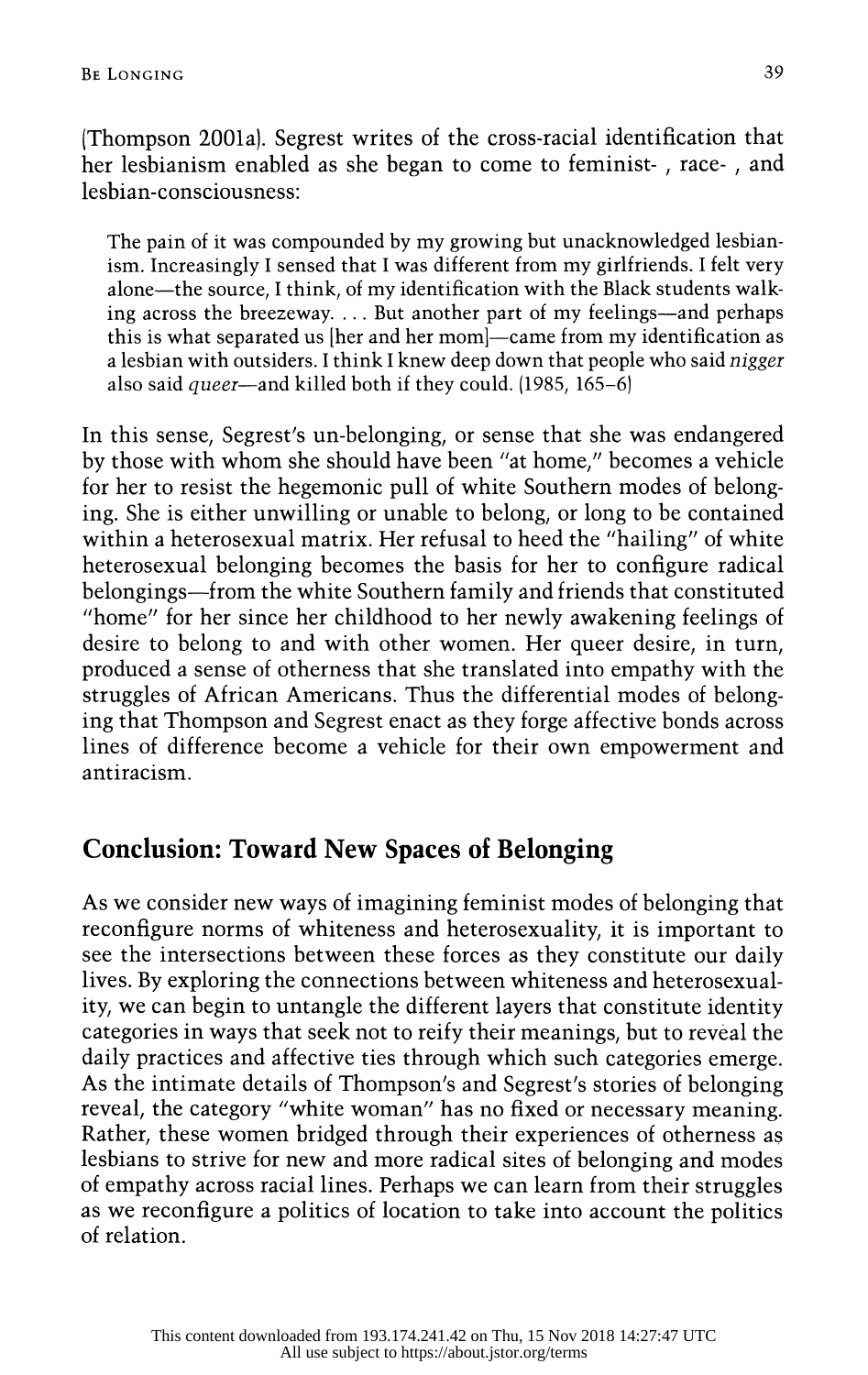Such spaces of belonging across racial lines are precarious and present their own challenges, even as they are transformative. Segrest shares her own fear of living in between when she writes: "But I am afraid of isolation, of being caught between the white-valued world I want to leave behind, not part of a colored world, no world yet created to hold us all, truly, as 'beloved friends"' (1985, 174). Like the "glitches in the structures of accountability-who one talks to, and writes for and with" (Sandoval 2000, 202)-that leaves Barthes a "renegade scholar" of the West, Segrest names here the place between worlds into which she potentially slips as a white race traitor. I do not mean to glorify their life work, or to downplay the power of the disciplinary forces of whiteness and heterosexuality on our own choices of belonging. Rather, we can turn to the women who have forged before us and see that radical modes of belonging hold tremendous potential for transforming who we think we are and how we imagine something called "feminism." This is the aim of a politics of relation. Placing location within the "clinamen," the inclination of one toward another, as the basis for community, intimacy, and awareness.

 Aimee Carrillo Rowe, Ph.D., University of Washington, 2000, is an Assistant Professor of Rhetoric at the University of Iowa. Her research and teaching emphasize feminist alliances, third world feminisms, whiteness, and antiracism. Her book in progress theorizes coalitional subjectivity by weaving a critical analysis of life stories of academic feminists with cultural theory and narrative nonfiction. Send correspon dence to Rhetoric Department, 171 EPB, University of Iowa, Iowa City, IA 52242; aimee-carrillorowe@uiowa. edu.

### **Notes**

- 1. "Home" itself is a shifting construction, contingent upon temporal, spatial, and affective investments in place and relations. See Biddy Martin and Chan dra Talpade Mohanty (1986) and Kamala Visweswaran (1994). The girlfriend and her puffy red chair present at the time of this initial writing, for instance, no longer constitute "home" for me.
- 2. By "love" I mean to suggest the infinite modes of affective connection that bind us to each other: sexual, sensual, intimate, mundane, contentious, politi cal, strategic, ephemeral, spiritual, dedicated, "charity and pleasure, emotion and pornography, the neighbor and the infant, the love of lovers and the love of God, fraternal love and the love of art, the kiss, passion, friendship" (Nancy 1991, 83). To think such infinitudes, Jean-Luc Nancy tells us, "demands boundless generosity toward all these possibilities, and it is this generosity that would command reticence [to solicit the thinking of love]: the generos ity not to choose between loves, not to privilege, not to hierarchize, not to exclude" (1991, 83). What remains unthought by Nancy is love's politics. That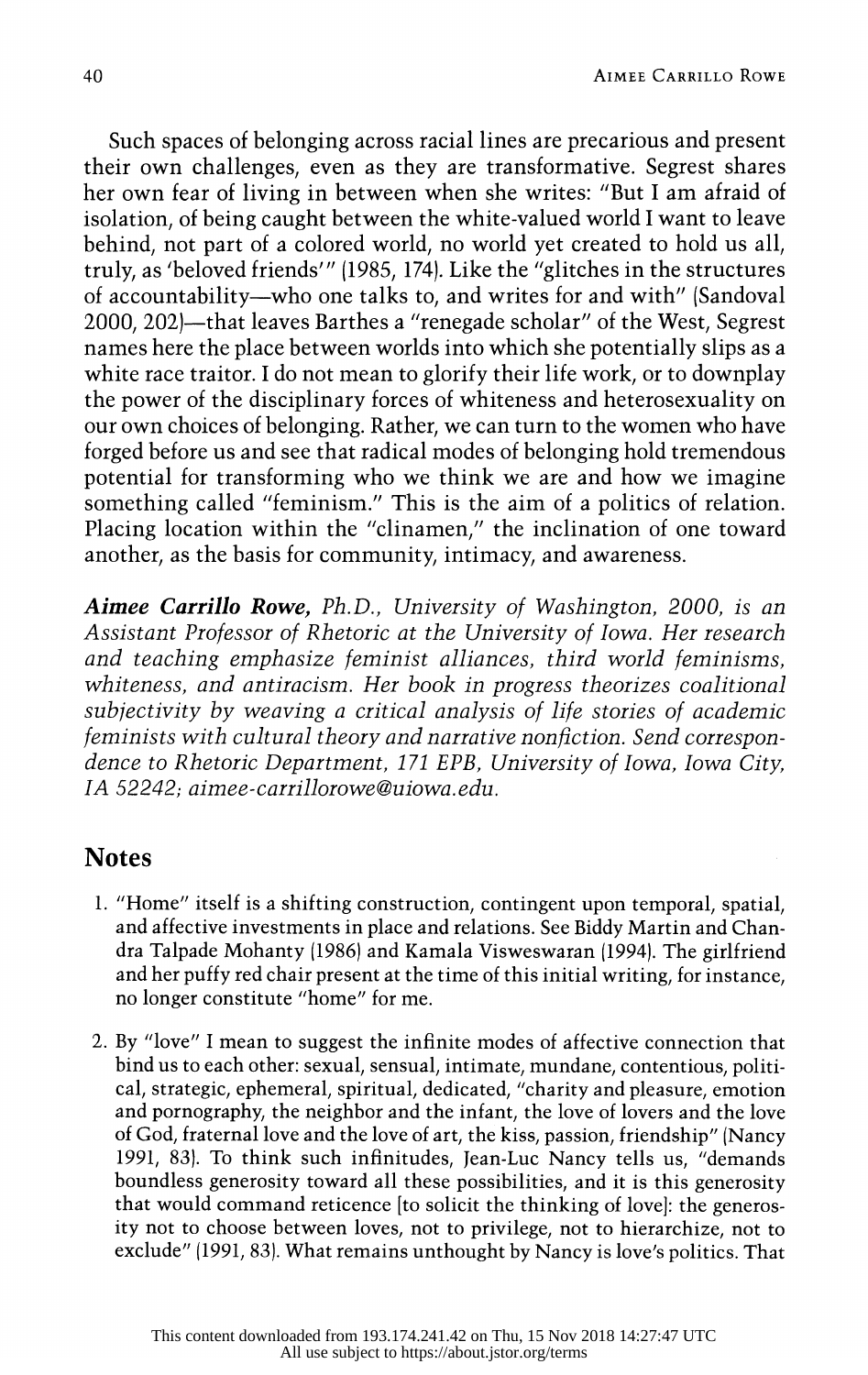is, the transformative, constituative, and also benignly rehabilitative func tions that it potentially serves. The intervention I seek is one that sensitizes us to the political work our love achieves: "alliance," as the site where the intimate encounters the institutional, gives name to it.

- 3. I see lots of theorists trying to name such a space now and in the past. Audre Lorde's "uses of the erotic," bell hooks' recent book on love, All About Love: New Visions, Maria Lugones' "world-traveling," Chela Sandoval's "herme neutics of love," Nancy's "clinamen," Elspeth Probyn's "outside belongings," Heidegger's "ekstasis," Barthes's "zero degree." The passionate strivings of these texts signify a trend toward some kind of vision forming on the horizon of mind, body, and soul that moves us beyond the limits of critique as the only weapon of the cultural critic to an affirmation of what we are for. As Jacqui Alexander said at a recent conference, it is not enough to state what we are against, it is necessary to envision what we stand for. Gloria Anzalduia reflects this impulse when she writes, "At some point, on our way to a new consciousness, we will have to leave the opposite bank, the split between the two mortal combatants somehow healed so that we are on both shores at once and, at once, see through serpent and eagle eyes" (1987, 100-1). At the risk of impure theorizing, the work is to build a vision.
- 4. I use the term transracial in lieu of the term "multiracial" to signal the trans formative potential of such alliances in reconfiguring lines of difference, as well as the transnational component of such ties (see Albrecht and Brewer 1990; Alexander et al. 2003; Carrillo Rowe 2002; Kaplan and Grewal 1994)
- 5. If "view" and "vantage point" evoke the eyes and the seer, they call forth the individual who sees. Gearóid Ó Tuathail observes, ocularcentrism privileges the faculty of vision and is deeply rooted in the Western tradition of theory production (the term "theory" derives from the classical figure who was privi leged to observe an event and verbally verify that it had taken place) (1996, 69). Vision is "decorporalized" as a function of the "Cartesian separation of the subject from that which it observes" and the masculine gendering of knowl edge production-disembodied knower overcomes feminized known (1996, 98-9). Inaugurate, or reinscribe, The Subject: the Western colonial who seeks to "map" unknown, wild, and feminized terrain (O Tuathail, 1996). Certainly the sensuous body is not lost on Rich or standpoint theorists more broadly, but to undertake a rigorous excavation of individualism within feminist thought entails dropping into the pockets of knowledge production which revert to its logic. If "theory" itself is already encoded through a language of verification, contingent upon the vision of the privileged one(s), then certainly the condi tions of knowing must be radically reimagined as a function of belonging. I am grateful to an NWSAJ reviewer for suggesting I unpack the "status of visuality" in Rich's work.
- 6. For instance, the third cinema conference on a politics of location from which Wallace's and hooks's essays, cited in this section, emerge. See also Mohanty (1987), Kaplan (1994), Mani (1989) to name a few.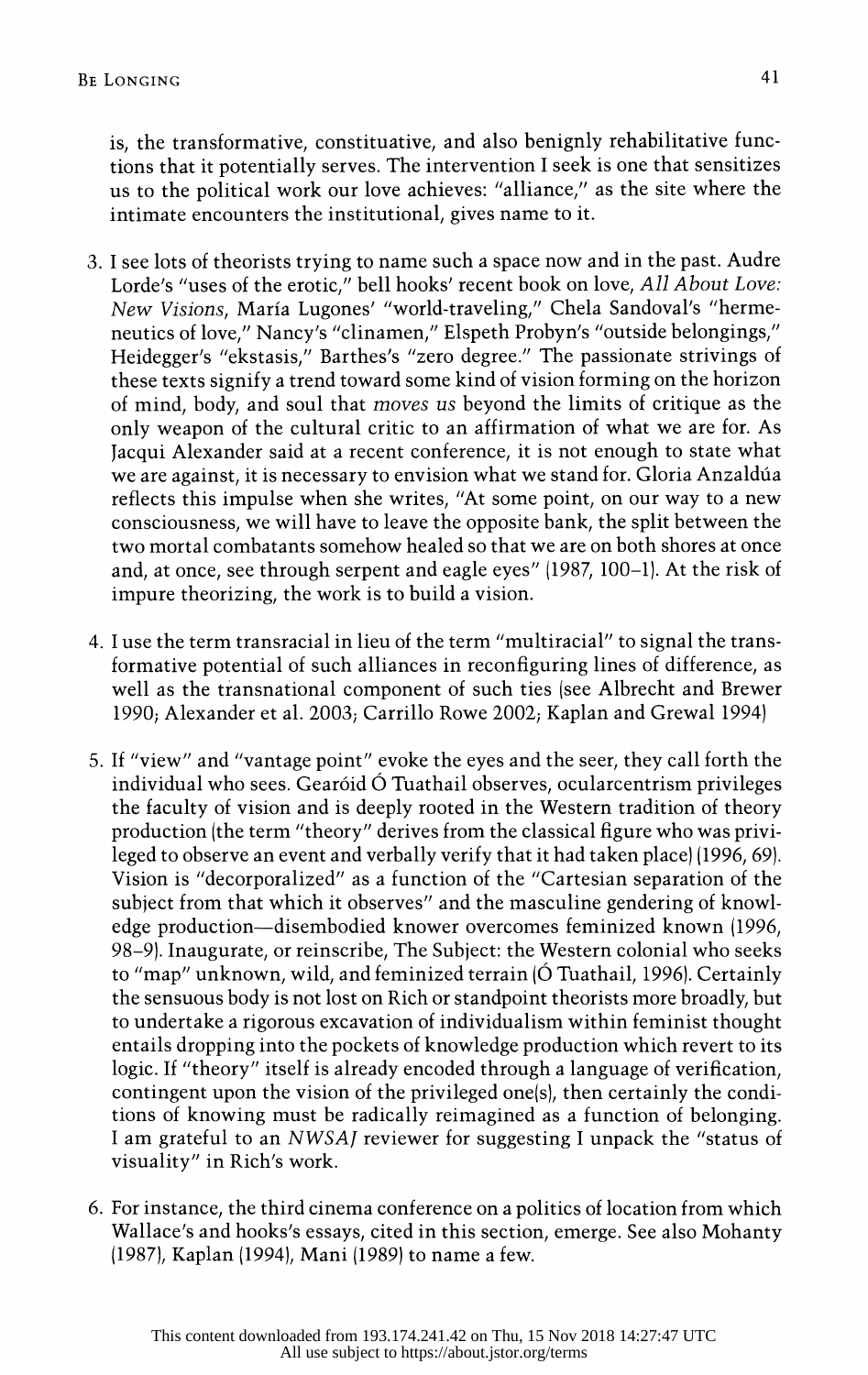- 7. I have witnessed this condition among many white women who both seek and fear alliance with women of color. Sometimes the disembarkation/arrival to alliance falters because the white woman becomes mired in the fears of her own privilege; sometimes she is rejected at the point of arrival by women of color, suspicious of her desire; sometimes she remains too tightly bound to the colonial shore and buckles under the weight of its logics, she retreats from alliance at a critical juncture, when woman of color needs her most. Trust, once lost, will likely not be regained when woman of color encounters the breaking point of white woman's tenuous solidarity. It leaves her dangling in a haunting pose she seeks to leave behind.
- 8. The slippage among terms performed by the "/" suggests the inseparability among them sought in this articulation of belonging, perhaps sloppily mapped as: bodies/living together/in recognition of the sacred/honoring belonging/for the purpose of social justice. "The gravest and most painful testimony of the modern world," writes Nancy, is that of the "dissolution, the dislocation, or the conflagration of community," a dissolution coevally produced alongside of communism's-the latter an "emblem of the desire to discover or rediscover a place of community at once beyond social divisions and beyond subordination to technopolitical dominion, and thereby beyond such wasting away of liberty, of speech, or of simple happiness as comes about whenever these become subjugated to the exclusive order of privatization" (1991, 1). The dissolution, then, is multivalent: spiritual, communal, experiential, political-as must be its (re)formation.
- 9. There can be no absolute determinations made in response to such questions, since the transgressive potential of alterior modes of belonging are always in process, always arising across lines of uneven difference. The compulsion to assimilate must not be equated with the desire to slum. Gavatri Spivak (1990) has noted that desire produced in the "third world" for the "first" as a respond to a "command," while the colonial desire for the other flows with the direc tion of power. Anoop Nayak argues in his study of "wiggers, wannabes, and white negros" that such relations of crossing might be thought of in terms of their potentiality and danger: "a sustained engagement [by white youth] with black culture through the medium of dance or basketball can open up rare avenues through which white youth may come to meet other black acquain tances" (2003, 135). For Nayak, initial contact, often driven by "fetishization, projection, and longing," can give way to more "lasting friendships," which can become a site of white youth becoming "gradually educated." Whose responsibility, burden, and accountability is at stake in "educating" must be carefully navigated because the "command" is a function of uneven rela tions of ruling. But there is something of the affective ties that form in these friendships that provides potentially transformative relational grounds.
- 10. But such modes of belonging are also rewritten by people such as my friend now "he," formerly "she," not because he's had surgery or hormones, but because neither pronoun quite fits, so he chooses the one that confuses assumptions about masculinity and femininity that condition belonging (Rand 2003).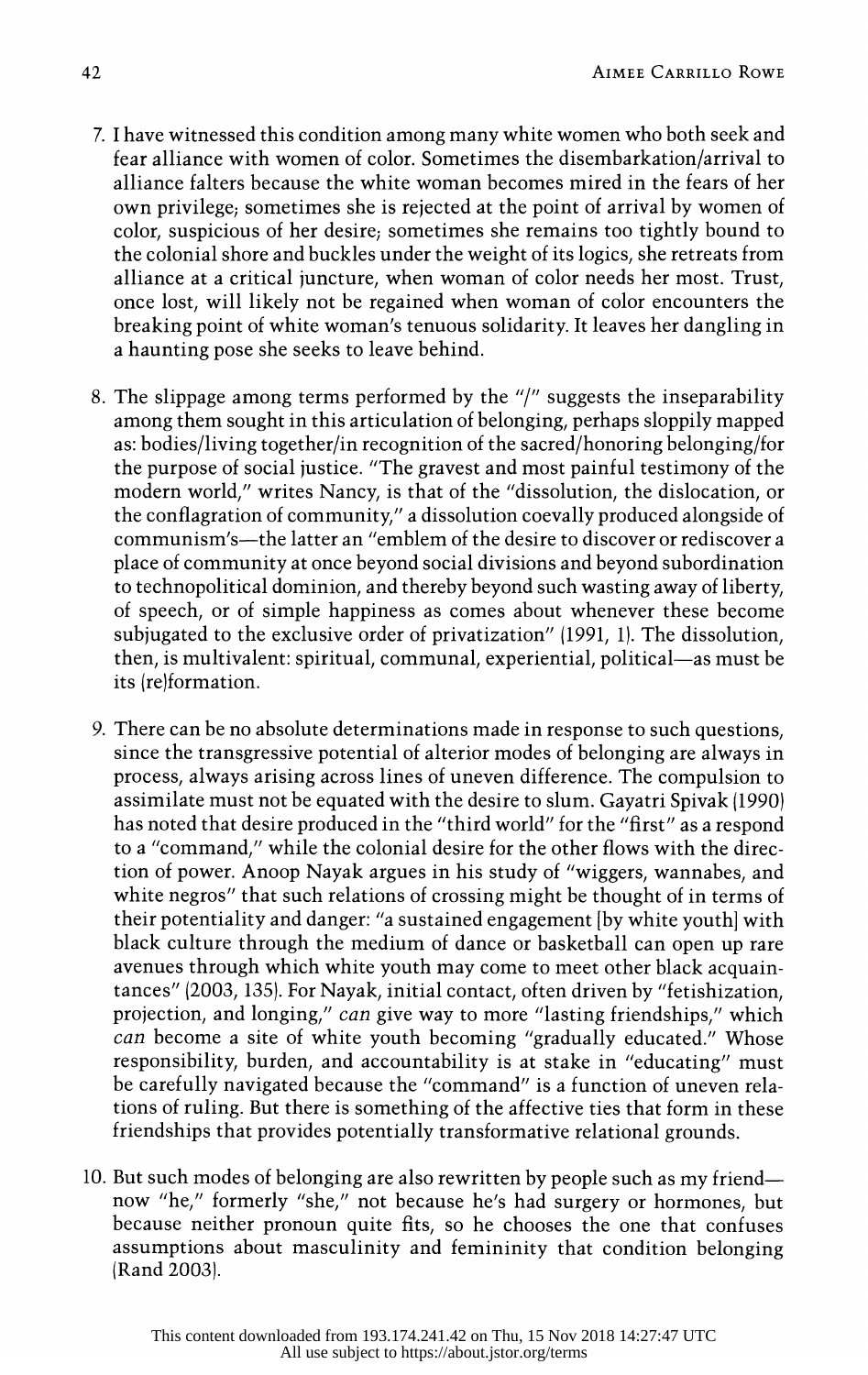- 43<br>11. By privileging belonging over consciousness in this reinscription of differen-<br>11. By privileging belonging over consciousness in this reinscription of differen-<br>tial consciousness I seek to frame consciousness itse tial consciousness I seek to frame consciousness itself as a collective process. That is how we imagine and make sense of our experiences, and likewise the range of experiences which we are likely to undergo, are functions of belonging.
- 12. It should be noted that Sandoval's modes of consciousness arise out of the experiences of women of color struggles to build coalition within various civil rights groups. Thus they assume both an oppositional consciousness and a particular social location (U.S. third-world woman). By framing consciousness in terms of belonging, the shift I propose retains the resistive qualities of these components as a framework for viewing differential belonging. Yet I seek to open up the field of differential belonging to include a wide range of social locations. There is no reason, for instance, that a "straight white man" cannot navigate differential belonging. And were he to do so, I would suggest that his identity would become destabilized by virtue of his resistive belongings.
- 13. "Feminism" is a formation continually in process. Its production as an inclu sive space is contingent upon the imaginary of those involved in struggles under its name. When feminists become blocked around issues of power, it is in large part of a question of a blocking of the feminist imaginary-perhaps being too stuck in the head, too invested in hegemonic forms of power, or a lack of literacy in the realms of the heart. In the poetics of Lorde:

 We have chosen each other And the edge of each others battles The war is the same If we lose Someday women's blood will congeal upon a dead planet If we win There is no telling We seek beyond history For a new and more possible meeting. (1984, 123)

## References

- Akomfrah, John. 1989. "Introduction to the Morning Session." Framework 36: 5-6.
- Albrecht, Lisa B., and Rose M. Brewer. 1990. Bridges of Power: Women's Multi cultural Alliances. Philadelphia: New Society.
- Alexander, M. Jacqui, Lisa Albrecht, Sharon Day, and Mab Segrest. 2003. Sing, Whisper, Shout, Pray! Feminist Visions for a fust World. Berkeley: CA: Edge work Press.
- Althusser, Louis. 1971. "Ideology and the Ideological State Apparatuses." In Cul tural Theory and Popular Culture: A Reader, ed. John Storey, 153-64. Athens: University of Georgia.
- Anzaldia, Gloria. 1987. Borderlands/La Frontera: The New Mestiza. San Fran cisco: Aunt Lute Books.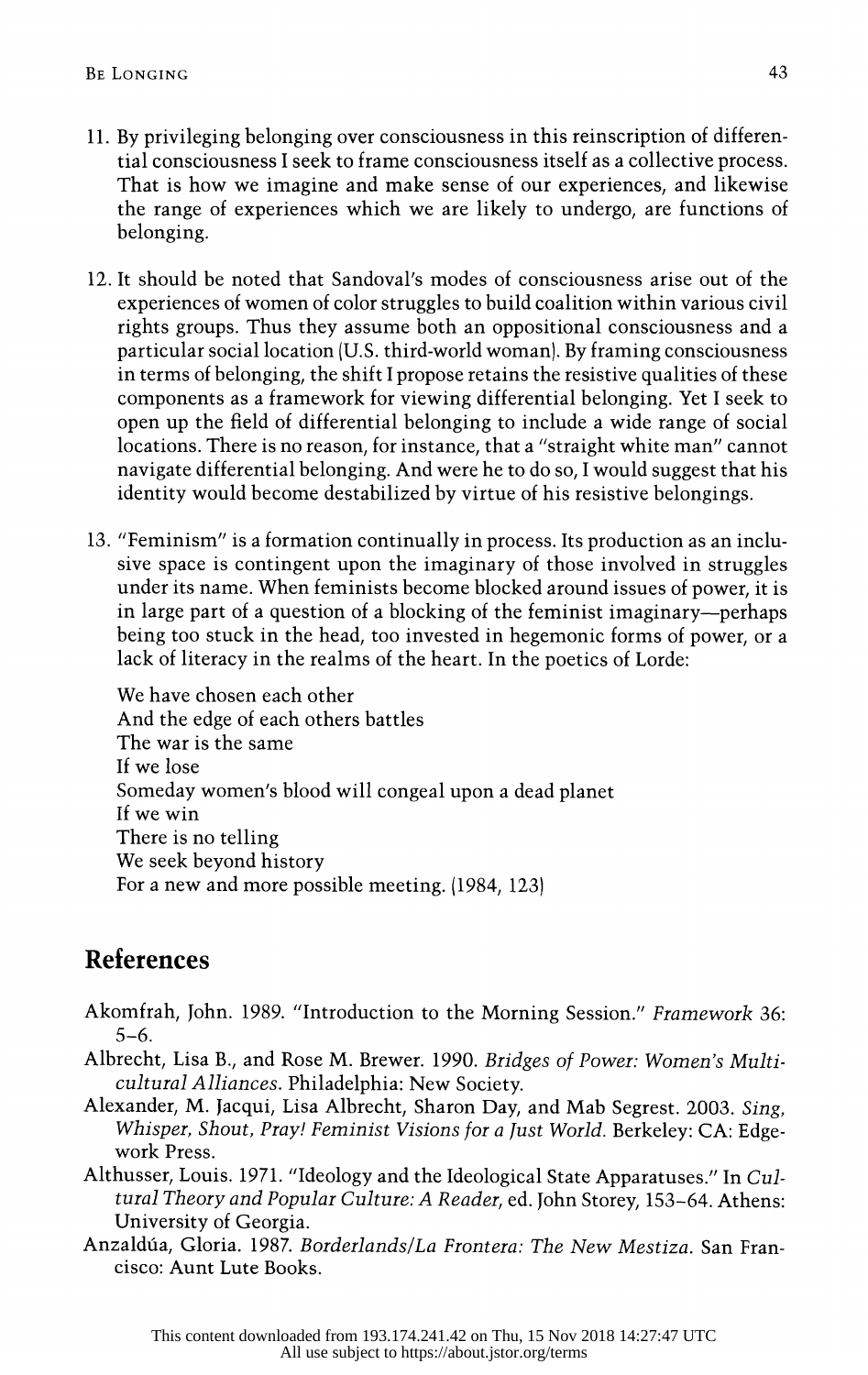- Anzaldua, Gloria, and Cherrie Moraga. 1981. This Bridge Called My Back: Writ ings by Radical Women of Color. New York: Kitchen Table Press.
- Bulkin, Elly, Minnie Bruce Pratt, and Barbara Smith. 1984. Yours in Struggle: Three Feminist Perspectives on Anti-Semitism and Racism. Ithaca, NY: Firebrand.
- Butler, Judith. 1993. Bodies that Matter: On the Discursive Limits of 'Sex.' New York: Routledge.
- Carrillo Rowe, Aimee. 2002. "Bridge Inscriptions." Intercultural and Interna tional Communication Annual.
- de Beauvoir, Simone. 1989. The Second Sex. New York: Vintage Books.
- Dyer, Richard. 1997. White. New York: Routledge.
- Frankenberg, Ruth. 1996. "When We Are Capable of Stopping, We Begin to See: Being White, Seeing Whiteness." In Names We Call Home: Autobiography on Racial Identity, eds. Becky Thompson and Sangeeta Tyagi. New York: Routledge.
	- . 1993. White Women, Race Matters: The Social Construction of Whiteness. Minneapolis: University of Minnesota Press.
- Frye, Marilyn. 2001. "Oppression." In Race, Class, and Gender: An Anthol ogy, eds. Margaret L. Andersen and Patricia Hill Collins. Belmont, CA: Wadsworth.
- Harris, Hilary. 2000. "Failing 'White Woman': Interrogating the Performance of Respectability." Theatre Journal 52:183-209.
- Heidegger, Martin. 1971. On the Way to Language, trans. Peter D. Hertz. San Francisco: Harper.
- hooks, bell. 2000. All About Love: New Visions. New York: William Morrow. . 1989. "Choosing the Margin as a Space of Radical Openness." Framework 36:15-23.
- Hurtado, Aida. 1996. The Color of Privilege. Michigan: University of Michigan.
- Kaplan, Caren. 1994. "The Politics of Location as Transnational Feminist Criti cal Practice." In Scattered Hegemonies: Postmodernity and Transnational Feminist Practices, eds. Inderpal Grewal and Caren Kaplan. Minneapolis: University of Minnesota.
- Kaplan, Caren, and Inderpal Grewal, eds. 1994. "Introduction." Scattered Hege monies: Postmodernity and Transnational Feminist Practices. Minneapolis: University of Minnesota.
- Lal, Jayanti. 1996. "Situating Locations: The Politics of Self, Identity, and 'Other' in Living and Writing the Text." In Feminist Dilemmas in Fieldwork, ed. Diane L. Wolf, 185-214. Boulder, CO: Westview.
- Lazarre, Jane. 1996. Beyond the Whiteness of Whiteness: Memoir of a White Mother of Black Sons. Durham, NC: Duke University Press.
- Lipsitz, George. 1998. Possessive Investments in Whiteness: How White People Benefit from Identity Politics. Philadelphia: Temple University Press.
- Lorde, Audre. 1984. Sister Outsider: Essays and Speeches by Audre Lorde. Free dom, CA: The Crossing Press.
- Mani, Lata. 1989. "Multiple Mediations: Feminist Scholarship in the Age of Mul tinational Reception." Inscriptions 5:1-24.
- Martin, Biddy, and Chandra Talpade Mohanty. 1986. "Feminist Politics: What's Home Got To Do With It?" In Feminist Studies/Critical Studies, ed. Teresa de Lauretis, 191-211. Bloomington: Indiana University Press.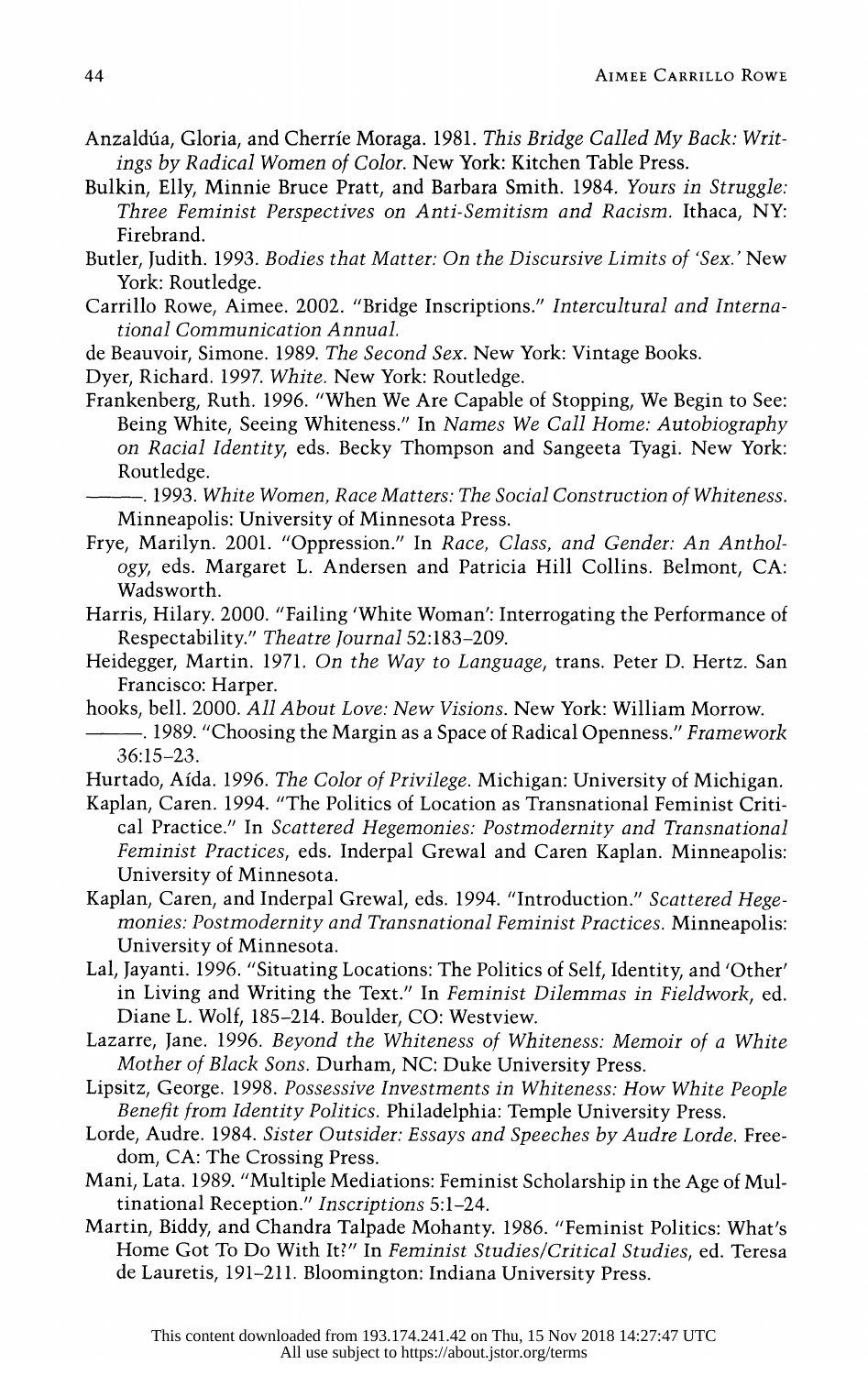- Massumi, Brian. 2002. Parables of the Virtual. Durham: Duke University Press.
- Mohanty, Chandra Talpade. 2003. Feminism Without Borders: Decolonizing Theory, Practicing Solidarity. Durham, NC: Duke University Press.

 . 1991. "Cartographies of Struggle: Third World Women and the Politics of Feminism." In Third World Women and the Politics of Feminism, eds. Chan dra Talpade Mohanty, Ann Russo, and Lourdes Torres, 297-313. Bloomington: Indiana University Press.

 . 1987. "Feminist Encounters: Locating the Politics of Experience." Copy right 1(3):30-44.

 Moon, Dreama. 1999. "White Enculturation and Bourgeois Ideology: The Discur sive Production of 'Good (White) Girls"'. In Whiteness: The Communication of Social Identity, eds. T. Nakayama and J. Martin, 177-97. Thousand Oaks, CA; London; New Delhi: Sage.

Moraga, Cherríe. 2000. Loving in the War Years: lo que Nunca Pasó por sus Labios. Cambridge, MA: South End Press.

 . 1981. "La Guera." In This Bridge Called My Back: Writings by Radical Women of Color, eds. Gloria Anzaldúa and Cherríe Moraga, 27-34. New York: Kitchen Table Press.

- Nancy, Jean-Luc. 1991. The Inoperative Community. Trans. Peter Conner. Minneapolis: University of Minnesota.
- Nayak, Anoop. 2003. Race, Place and Globalization: Youth Cultures in a Chang ing World. Oxford: Berg Press.

 O Tuathail, Gear6id. 1996. Critical Geopolitics: The Politics of Writings Global Space. Minneapolis: University of Minnesota.

- Probyn, Elspeth. 1996. Outside Belongings. New York: Routledge.
- Rand, Erin. 1993. Personal conversation, September 27.
- Rich, Adrienne. 1986. Blood, Bread, and Poetry: Selected Prose, 1979-1985. New York: W.W. Norton.

-. 1986. "Notes toward a Politics of Location." In Blood, Bread, and Poetry, 210-33. New York: W.W. Norton.

Rivas, Jorge. 2002. Personal conversation, August 4.

 Russo, Ann. 1991. "'We Cannot Live Without Our Lives': White Women, Antira cism, and Feminism." In Third World Women and the Politics of Feminism, eds. Chandra Talpade Mohanty, Ann Russo, and Lourdes Torres, 297-313. Bloomington: Indiana University Press.

- Sandoval, Chela. 2000. Methodology of the Oppressed. Minneapolis: University of Minnesota Press.
- Segrest, Mab. 2002. Born to Belonging: Writings on Spirit and justice. New Bruns wick, NJ: Rutgers University Press.

- 1994. Memoir of a Race Traitor. Boston: South End Press.

- 1985. My Mama's Dead Squirrel: Lesbian Essays on Southern Culture. Ithaca: Firebrand Books.
- Spivak, Gayatri. 1992. Thinking Academic Freedom in Gendered Post- Coloniality. Cape Town: University of Cape Town.
	- . 1990. The Post-Colonial Critic: Interviews, Strategies, Dialogues. New York, London: Routledge.
- Stokes, Mason. 2001. The Color of Sex: Whiteness, Heterosexuality, and the Fic tions of White Supremacy. Durham, NC: Duke University Press.